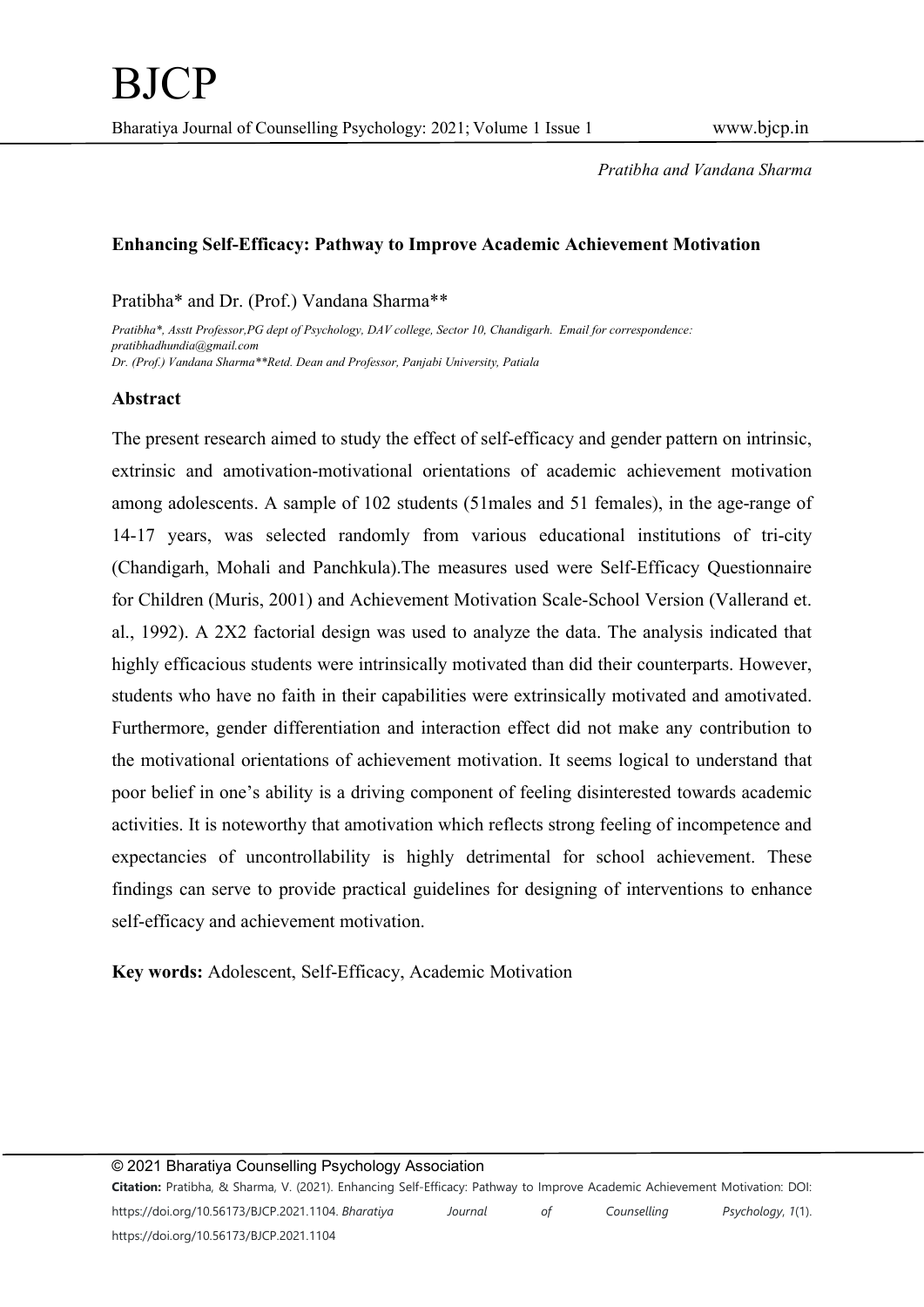Adolescence is a stressful period during development because it involves a pivotal transition from childhood dependency to adulthood independence and identity formation. In addition to physiological maturation, this phase is saliently marked by changes in young people's emotional, intellectual, cognitive and social environments (Vera, Shin, Montgomery, & Speight, 2004) and the individual is expected to confront and adapt to the rigorous modifications in school environment, family relations and peer-group affiliations.

Parents consistently play an important role in adolescents' life. There is a temporary increase in family conflicts, particularly over issues related to autonomy and control. The pressure from parents to do well in board exams and to get into prestigious institutes for higher studies is rooted in a sense of helplessness or extreme frustration. They often don't express an inability to cope with the pressure, suicide becomes a way out. The popular and primary reasons for student suicides are; failing exams (TOI March, 08 & NCR Bureau, 2013), to be successful in professional entrance exams and being anxious about letting their family down. These result in an impulsive decision or a long thought-out deliberate suicide (Lifestyle; Hindustan Times, March, 2017).Because students attribute their academic difficulties to their low perceived competence (Wigfield, 1988) which has been identified as a precipitating factor in lack of motivation toward academic activities, one of the most prominent academic problems plaguing today's teenage youth. Year after year, for reasons yet to be understood, numerous high school students find themselves in a state in which they do not have the desire to carry out the academic tasks required of them (Green-Demers & Pelletier, 2003).Undoubtedly, the absence of academic motivation can lead to feelings of frustration and discontentment which can hamper productivity and well-being. Although academic motivation has received much conceptual and empirical focus, the fact remains that majority of high school students lack academic motivation (Snyder & Hoffman, 2002).

Motivation is considered one of the most important foundation essential for students' academic development (Steinmayr & Spinath, 2009).To be motivated means 'to be moved' to do something. A person who feels no impetus or inspiration to act, is thus characterized as

© 2021 Bharatiya Counselling Psychology Association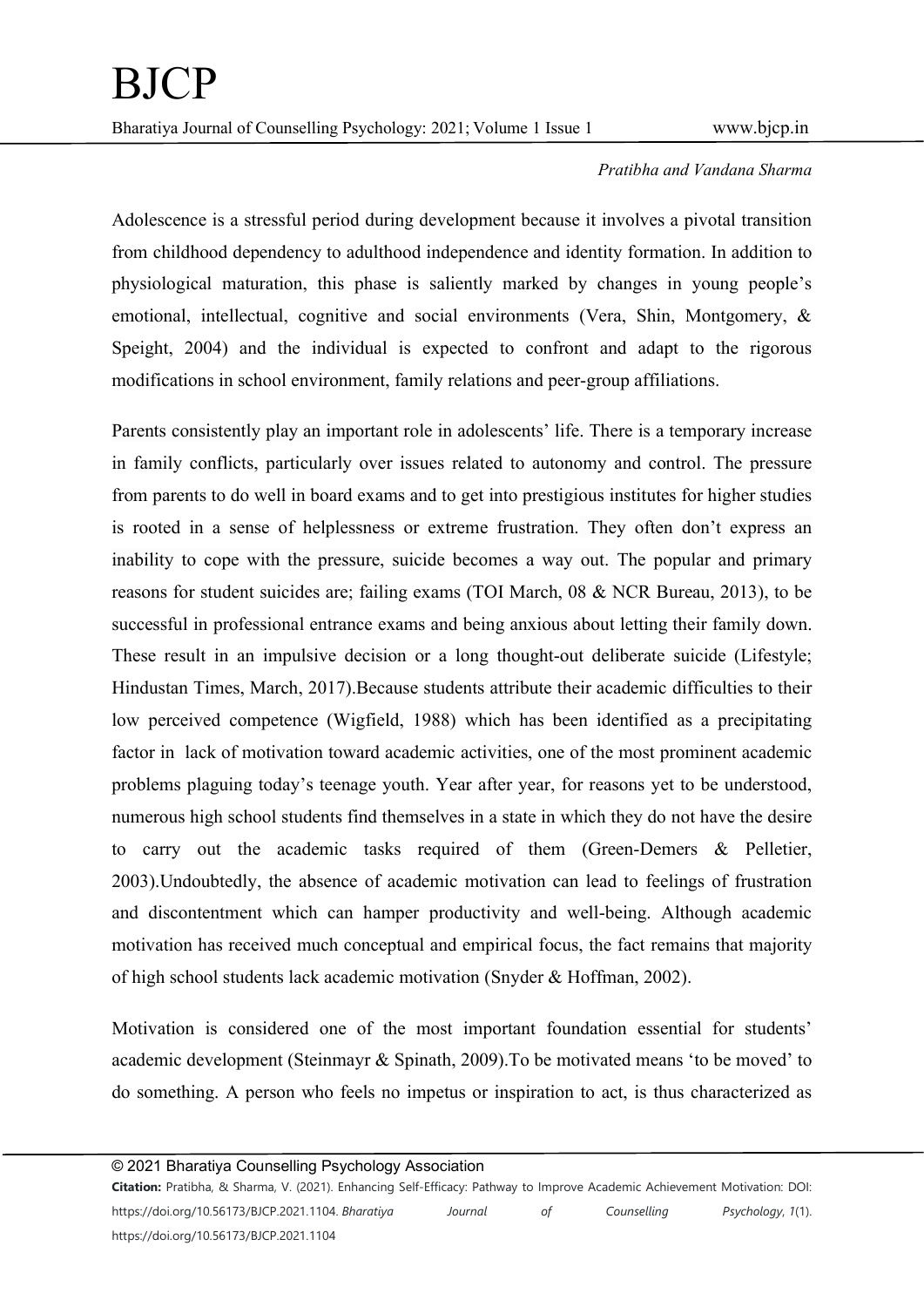unmotivated, whereas someone who is energized or activated towards an end is considered motivated. Academic achievement motivation refers to a pupil's need or drive towards the achievement in academic setting rather than motivation in general.

In present study, academic achievement motivation was viewed within the context of the selfdetermination theory of Deci and Ryan (1985). Here the motivation is operationalized as the underlying 'why' of the behavior and focus on the perceived reasons for engaging in an activity. Thus, the achievement motivation scale used in the present study asks the question, "Why do you go to school?" and the items represents the possible answers to that question, thus reflecting the different types of motivation. Self-determination theorists posit that academic motivation is multidimensional in nature and is composed of three global types of motivation: intrinsic motivation, extrinsic motivation and amotivation. Intrinsic motivation refers to the pleasure and satisfaction students derived from learning, exploring, understanding and attempting to accomplish something by engaging in an activity (Vallerand et al., 1992). Extrinsic motivation refers to the behaviours which are regulated by external means such as rewards and constraints, and not for their own sake. Amotivation can best be described as having no motivation. It is a feeling of helplessness and incompetence. Ahmed and Bruinsma (2006) stated that amotivation occurs when an individual does not perceive contingencies between their action and its outcome. This type of motivation is the opposite of self-determined behaviour. Past studies have identified lack of motivation which, not only leads to disengagement with school in general, but to underachievement and dropping out of school (Azzam, 2007; Glass & Rose, 2008; Janosz et. al., 2008). Corpus and colleagues (2009) observed a steady decline of intrinsic motivation in elementary students and adolescents within one academic year. During childhood and adolescence intrinsic motivation starts to decline from the age of nine and continues up to the age of 16 (Gottfried et al., 2001). Therefore, it is essential for an individual to have confidence in their ability to control their environment which determines the level of motivation to overcome these challenges. When self-efficacy is dubious, failure is perceived as a likely outcome.

© 2021 Bharatiya Counselling Psychology Association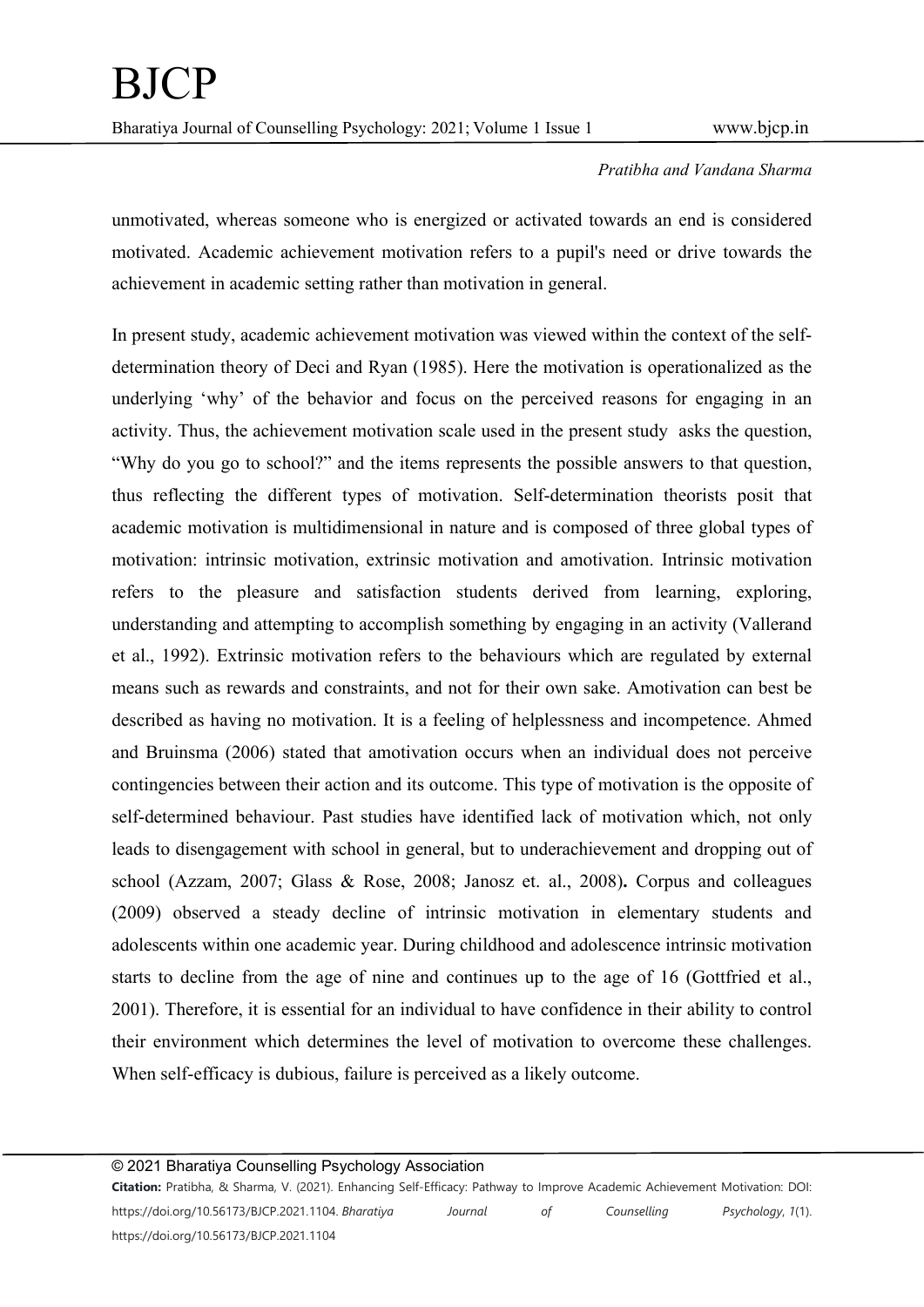Self-efficacy represents the core aspect of Bandura's Social Cognitive Theory. Bandura (1986) defines "self-efficacy as people's beliefs about their capabilities to produce designated levels of performance that exercise influence over events that affect their lives". It is not concerned with the skill one has but with the judgement of what one can do with whatever skills one possesses. People with high assurance in their capabilities approach difficult tasks as challenges to be mastered rather than as threats to be avoided. Such an efficacious outlook fosters intrinsic interest and deep engrossment in activities. They heighten and sustain their efforts in the face of adversities. They quickly recover their sense of efficacy after setbacks. They attribute failure to insufficient effort or deficient knowledge and skills which are acquirable. Such an efficacious outlook has a profound impact on the study of motivation and achievement in academic settings (Campbell, 2007). In contrast, people who doubt their capabilities, slacken their efforts and give up quickly in the face of difficulties. They have low aspirations, weak commitments to the goals, deficient aptitude, always concentrate on adverse outcomes and slow to recover their sense of efficacy following negative academic outcomes. They fall easy victim to stress, depression and lack of motivation.

 People's beliefs about their efficacy can be developed by four sources of influence which vary in strength and importance: mastery experiences, social persuasion, vicarious experience, and physiological states (Bandura, 1997). Mastery experiences, the most prominent source, develop over time as students experience successes and failures. Social persuasion is developed as students interact with the individuals around them. For instance, verbally encouraging parents and teachers can raise a student's self-efficacy. Vicarious experiences occur as students view the successes and failures of others. A student's sense of self-efficacy is more positively impacted by others who experience success, if common characteristics are shared such as age, gender, and perceived similar abilities. Lastly, as students are judging capabilities, emotional states are also relied upon. For example, Hibbs (2012) attests that anxiety and stress lowers self-efficacy while excitement and positive mood increases self-efficacy.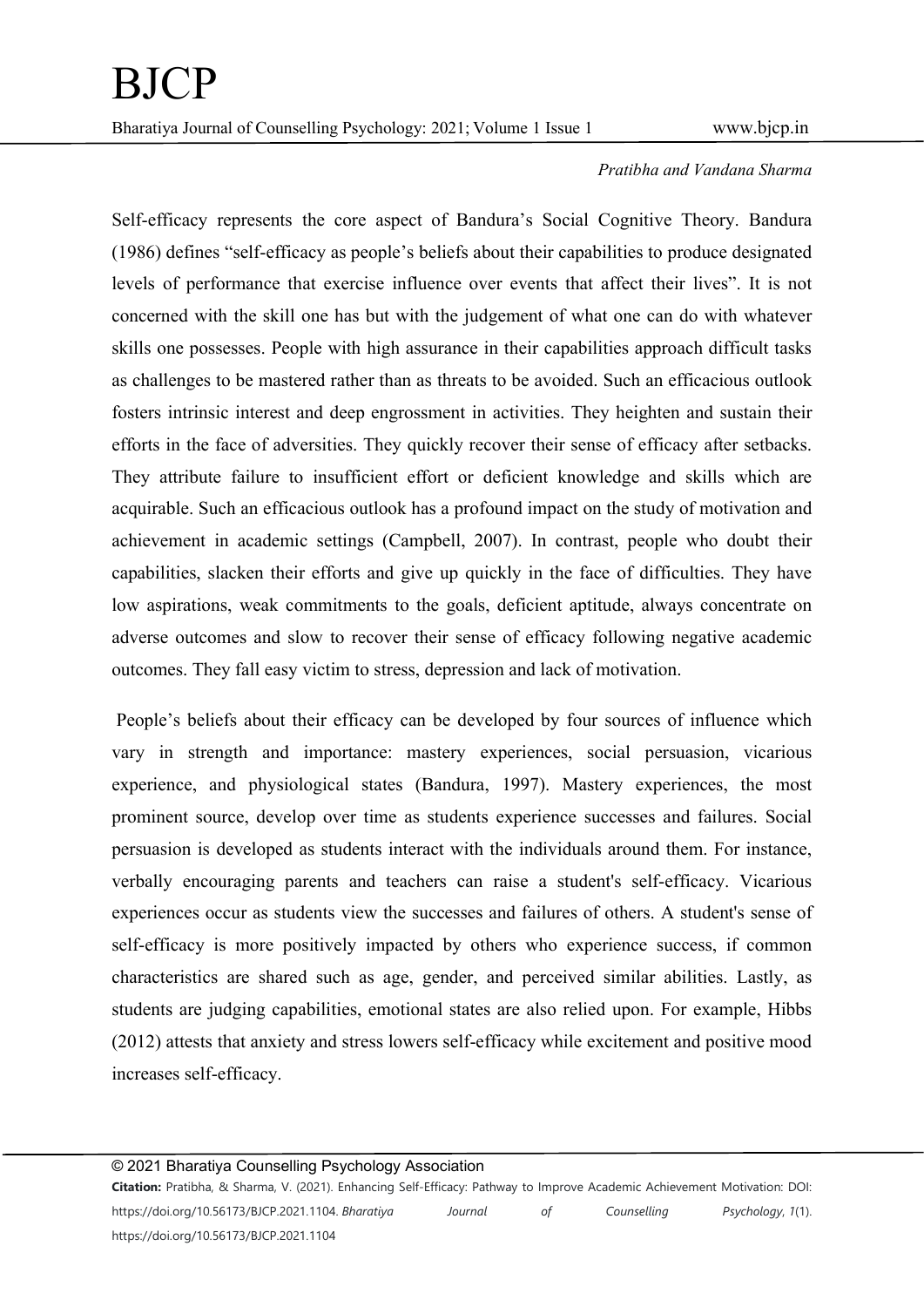Self-efficacy beliefs play a key role in the self-regulation of motivation (Pajares, 1996). They form beliefs about what they can do. They anticipate likely outcomes of prospective actions. They set goals for themselves and plan courses of action designed to realize valued futures. Self-efficacy beliefs influence causal attributions. Highly efficacious individuals attribute their failures to insufficient efforts. In contrast, inefficacious attribute their failures to low ability. In expectancy-value theory, motivation is regulated by the expectation that a given course of behaviour will produce certain outcomes and the values of those outcomes and in terms of self-efficacy beliefs, about what they can do and the likely outcomes of performance (Multon, Brown & Lent, 1991).

Gender has always been one of the most significant determinants of various cognitive motivational and affective processes. There is a vast amount of literature in India and abroad, indicating differences in self-efficacy and academic achievement motivation attributable to gender differences. But substantial contradictory evidence also exists, supporting the view that there is no significant difference between the levels of self-efficacy and dimensions of academic achievement motivation. The similarity of the performance on self-beliefs and academic achievement motivation was also explained by the changing social roles, lifestyles, socio-economic status, family typology, values and exposure to media and technology. It seems logical to understand that poor belief in one's ability is a driving component of academic amotivation. Thus, there has been an increasing concern in the education sector on how to motivate students to learn optimally at school and achieve excellence in their academic pursuits.

Majority of the past and recent research has focused on measuring the academic achievement of students belonging to different age groups and education levels (Pajares & Miller, 1994., Long et al.2007., Ibrahim &Ibrahim, 2017) Academic achievement is often treated as a dependent variable and is measured in terms of GPAs, and grades or marks obtained by the students. There are fewer studies, however, that have explored academic achievement motivation as a dependent variable, which is the endeavor of the current study. Academic

© 2021 Bharatiya Counselling Psychology Association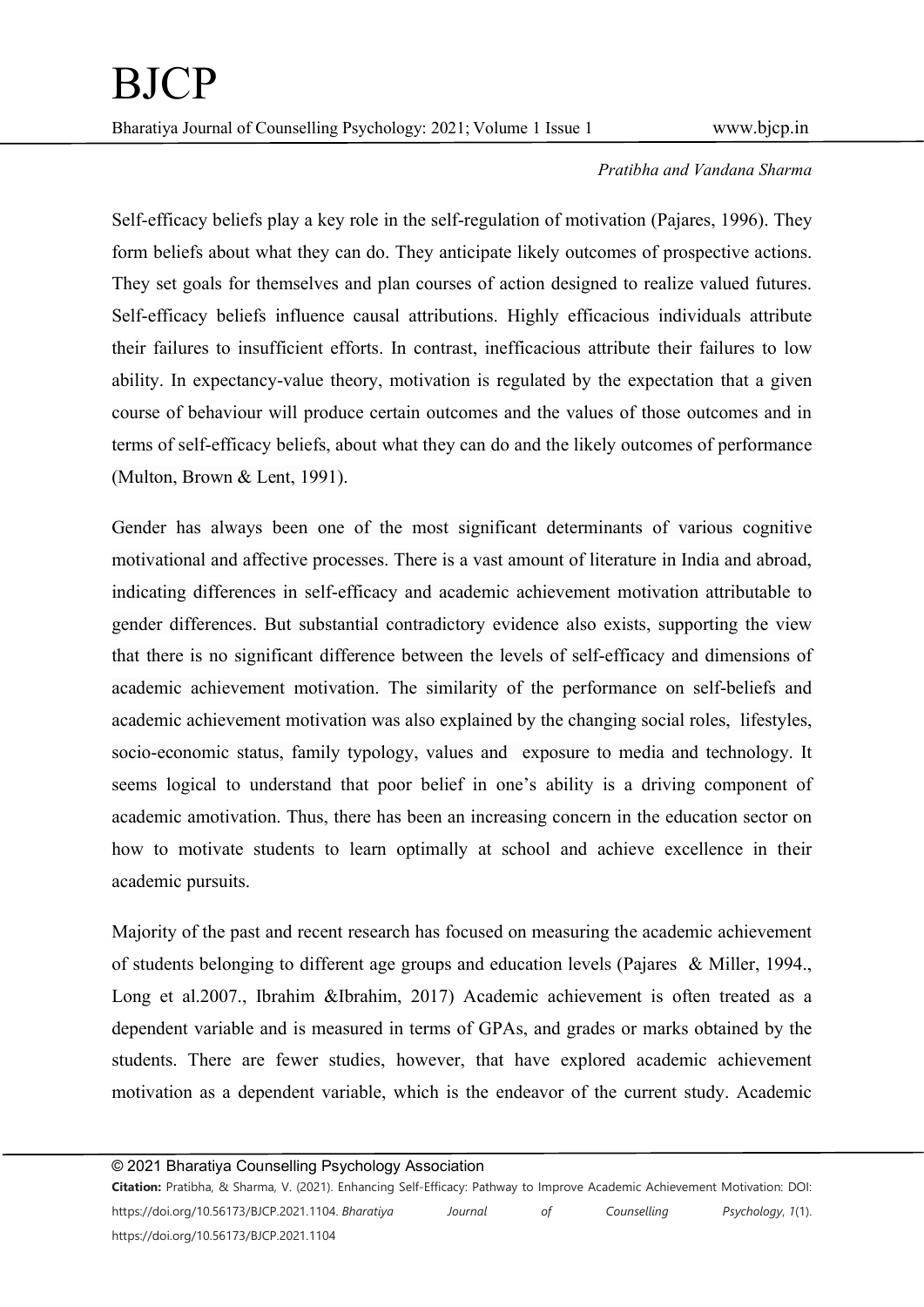achievement refers to performance, in the form of a numerical score as obtained in an examination or test whereas, academic achievement motivation is students' need who is energized or activated towards the achievement in academic setting rather than motivation in general. In this study, self-efficacy and gendered pattern are treated as independent variables whose effect on academic achievement motivation was quantified. In addition to determining the presence or absence of achievement motivation, the present study also focuses on the types of achievement motivation the students possess. Depending on the source of motivation, it can be intrinsic or extrinsic or amotivation which the present study aims to measure the same quantitatively as well. For example, some students might attend school due to an inherent interest in studies as well as co-curricular activities and experiences that the school offers, while others might engage in learning activities to gain rewards or to avoid punishment. In other extreme cases, students might withdraw themselves from academic involvement completely due to perceptions of incompetence and loss of control over the consequences. An insight into the motivation type or source can help address the issue of low achievement motivation in students in a more effective and meaningful manner. It would help the researchers to design or tailor interventions for each student based on "what" motivates them instead of administering a generic intervention.

The present study also aims to determine gender-related differences in academic achievement motivation for high school students. Different motivational orientations (extrinsic, intrinsic and amotivation) will be evaluated based on gender. Prior research evaluated differences in academic achievement motivation based on gender primarily for undergraduate (Husain, 2014) and postgraduate level students (Akram & Ghazanfar., Sharma & Rani, 2014). The current study fills this gap and focuses on adolescents as they are more susceptible to feelings of self-doubt and can get easily demotivated. Also, since most of the past research has been conducted in western settings (Areepattamannil, 2010., Brouse, 2010 & Cerasoli et al., 2014), there is value in pursuing this study for Indian students owing to the cultural differences.

### **Objectives**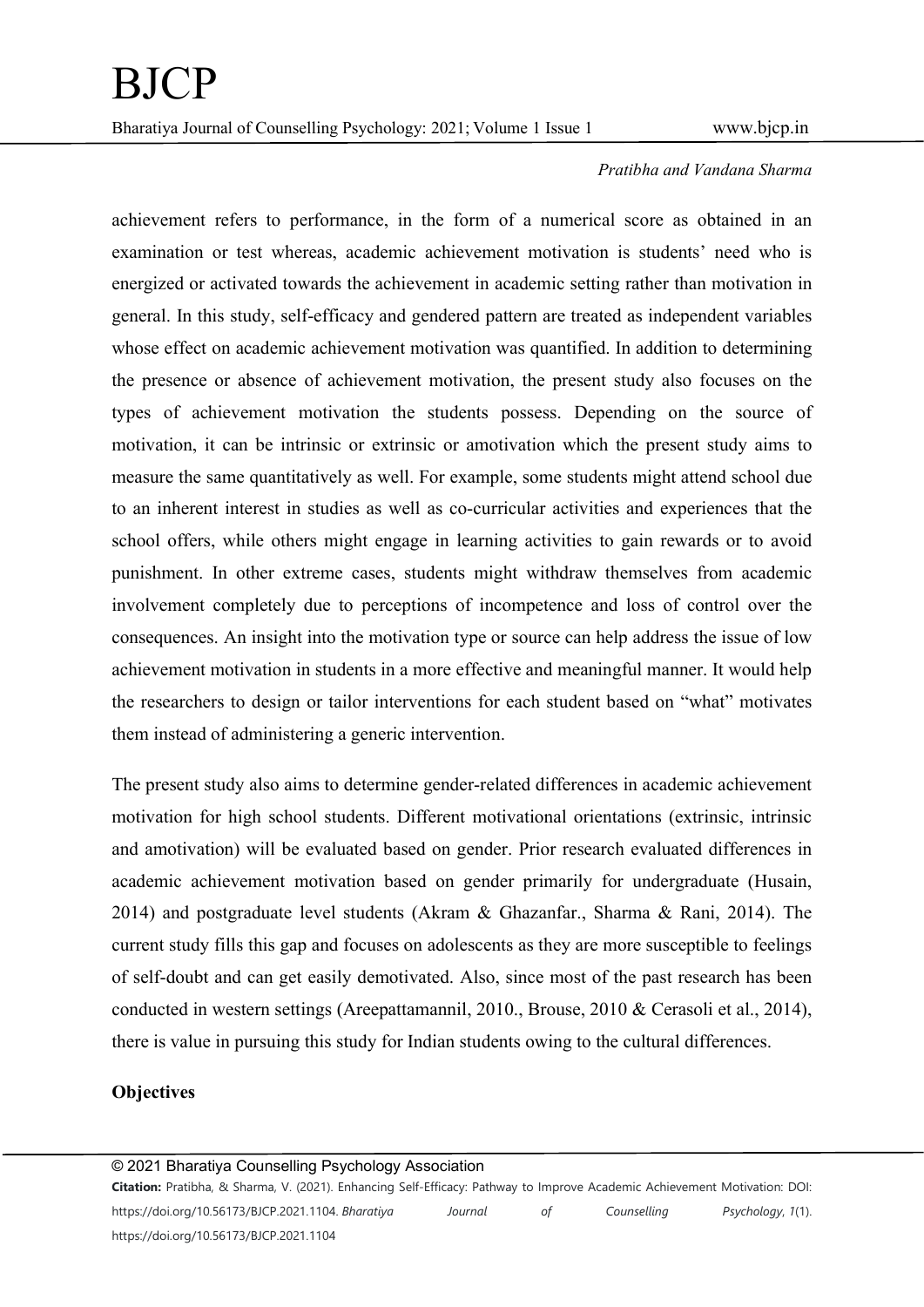The objectives of the present study were to investigate:

- 1. the effect of self-efficacy on different motivational orientations namely; intrinsic, extrinsic and amotivation of academic achievement motivation.
- 2. the gender differences on different motivational orientations namely; intrinsic, extrinsic and amotivation of academic achievement motivation.
- 3. the interaction effect of self-efficacy and gender on different motivational orientations namely; intrinsic, extrinsic and amotivation of academic achievement motivation.

## Hypotheses

- 1. Individuals with high self-efficacy would score significantly higher on intrinsic motivation as compared to individuals with low self-efficacy.
- 2. Females would score significantly higher on intrinsic motivation-a motivational orientation of academic achievement motivation as compared to males.
- 3. Self-efficacy and gender would have significant effect on Intrinsic, extrinsic and amotivation-motivational orientations of academic achievement motivation.
- 4. Individuals with low self-efficacy would score significantly higher on extrinsic motivation and amotivation-motivational orientations of academic achievement motivation as compared to individuals with high self-efficacy.
- 5. Males would score significantly higher on extrinsic motivation and amotivationmotivational orientations of academic achievement as compared to females.

### Method

## Design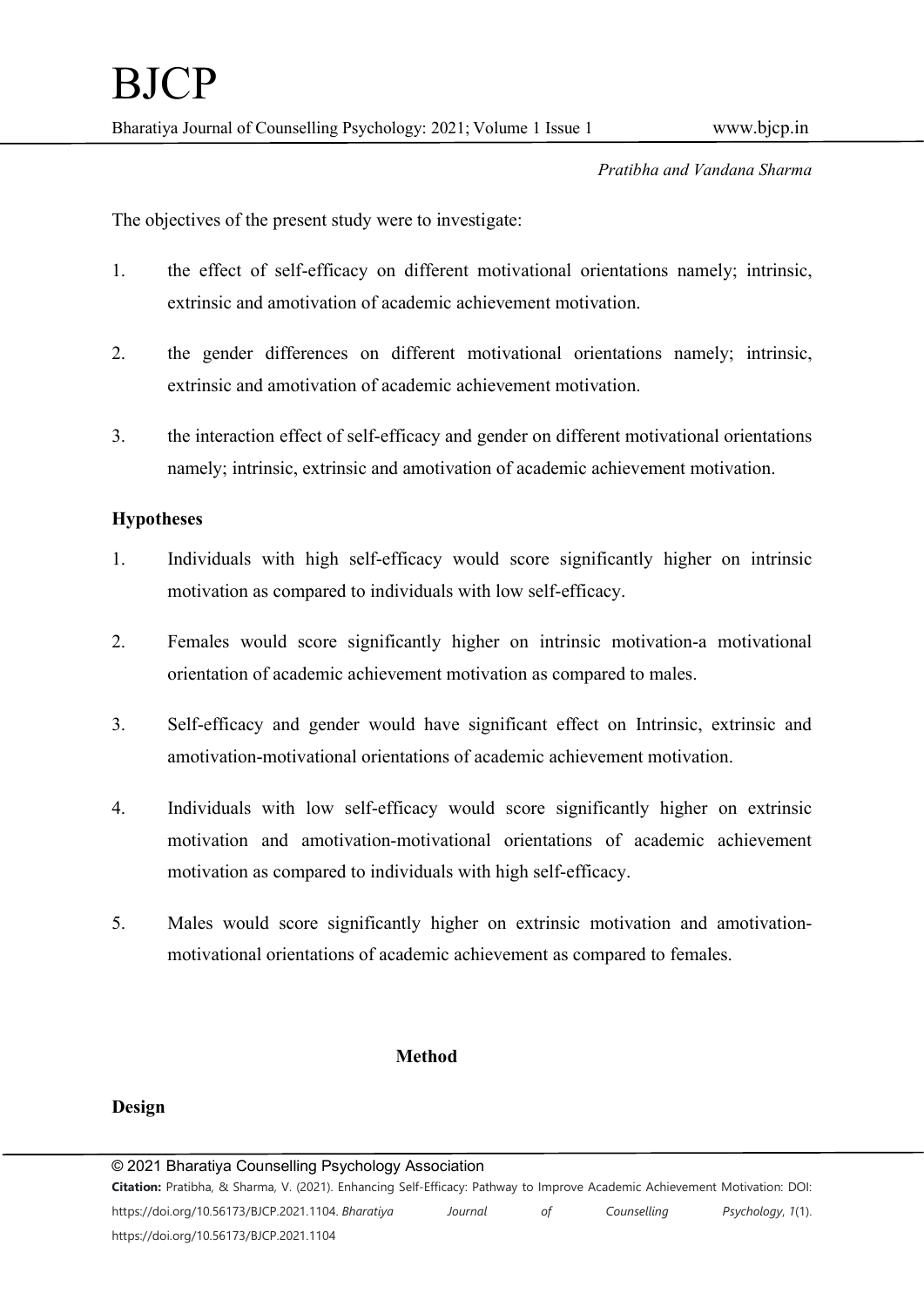A  $2\times 2$  factorial design was used to study the effect of two independent variables namely, Self-Efficacy (A) with two levels ; Low self-efficacy  $(a_1)$  and High self-efficacy  $(a_2)$  and Gender (B) with two groups; Males  $(b_1)$  and Females  $(b_2)$  on dependent variable i.e. motivational orientations of academic achievement motivation namely, intrinsic, extrinsic and amotivation.

## Sample

The sample for the present study consisted of 102 subjects (51males and 51 females). The age range of these subjects varied from 14- 17 years. Data was collected randomly from various educational institutions of tri-city (Chandigarh, Mohali and Panchkula). Prior consent of the respective school principals and participants was sought. All the measures were personally administered to each subject after giving general instructions. It was ensured that the subject marked answers for each question.

### **Measures**

## 1. Self-Efficacy Questionnaire for Children (SEQ-C): Muris, (2001)

Self-efficacy questionnaire is a self-reporting scale that purports to measure adolescents' beliefs about their competencies in social, academic and emotional domains. The questionnaire is composed of 24 items. The three subscales each contain a 5-point Likert-type scale (1=not at all to 5=very well).Scoring of items on SEQ-C was done according to instructions given in the manual. The total score of SEQ-C yielded internal consistency reliability of 0.88 and subscale scores yielded between 0.85 and 0.88.

## 2. Academic Motivation Scale-High School Version (AMS-HS; Vallerand et al., 1993)

The AMS-HS is based on tenets of self-determination theory (Deci & Ryan, 1985) which emphasizes quality of motivation and not just the quantity of motivation. The Academic Motivation Scale assesses three motivational orientations, namely intrinsic, extrinsic and amotivation. The Academic Motivation Scale consists of 28 items that students respond to on a 7-point Likert-type scale, ranging from  $1 =$  does not correspond at all to  $7 =$  correspond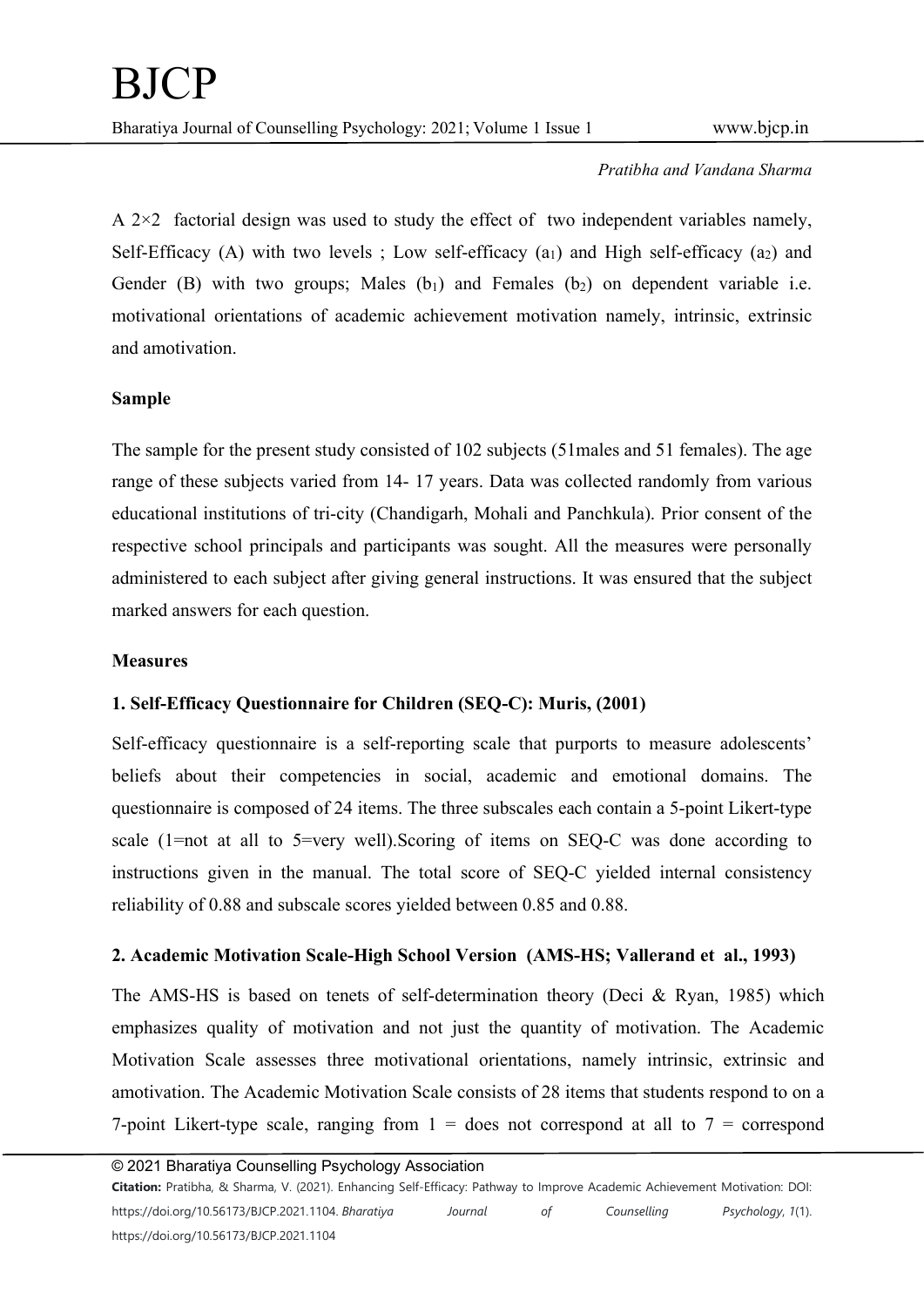exactly. Scoring of items on AMS-HS was done according to instructions given in the manual. The internal consistency for the seven subscales assessed during the development of the English version of AMS, was found to be between 0.83 and 0.86 with the exception of the identified subscale of extrinsic motivation, which had an internal consistency of .62 (Vallerand et al.,1992).

# Procedure

To achieve the aim of the present research, a sample of 102 adolescents was selected randomly from various educational institutions of Chandigarh, Mohali and Panchkula. Upon approval by the principals and regular classroom teachers, the purpose of the research was thoroughly explained to prospective research participants. They were emphatically instructed not to consult anybody and respond individually to all the measures of the study. The measures for the study were administered in a class-room setting. Furthermore, they were given assurance that the information was being collected purely for research purposes and would be kept strictly confidential. The data was collected in three sessions. All questionnaires/scales were collected after completion, and the respondents were thanked for their cooperation and participation. Scoring was done according to the guidelines given in the respective manuals of the measuring tools.

## Results and Discussion

Following is the description and interpretation of the obtained results.

Table I: F-ratios of Intrinsic Motivation-Motivational Orientation of Academic Achievement Motivation as a Function of Self-efficacy and Gender

| Dependent  | Independent   Levels |                        | N   | Mean | Standard  | F-ratio   |
|------------|----------------------|------------------------|-----|------|-----------|-----------|
| Variable   | Variables            |                        |     |      | Deviation |           |
| Intrinsic  | Self-                | Low $(a_1)$            | 54  | 4.87 | 0.99      | 28.84**   |
| Motivation | Efficacy             | High (a <sub>2</sub> ) | 48  | 5.83 | 0.82      |           |
|            | (A)                  | Total                  | 102 |      |           |           |
|            | Gender               | Males $(b_1)$          | 51  | 5.37 | 0.97      | $0.05$ NS |
|            | (B)                  | Females $(b_2)$        | 51  | 5.42 | 0.95      |           |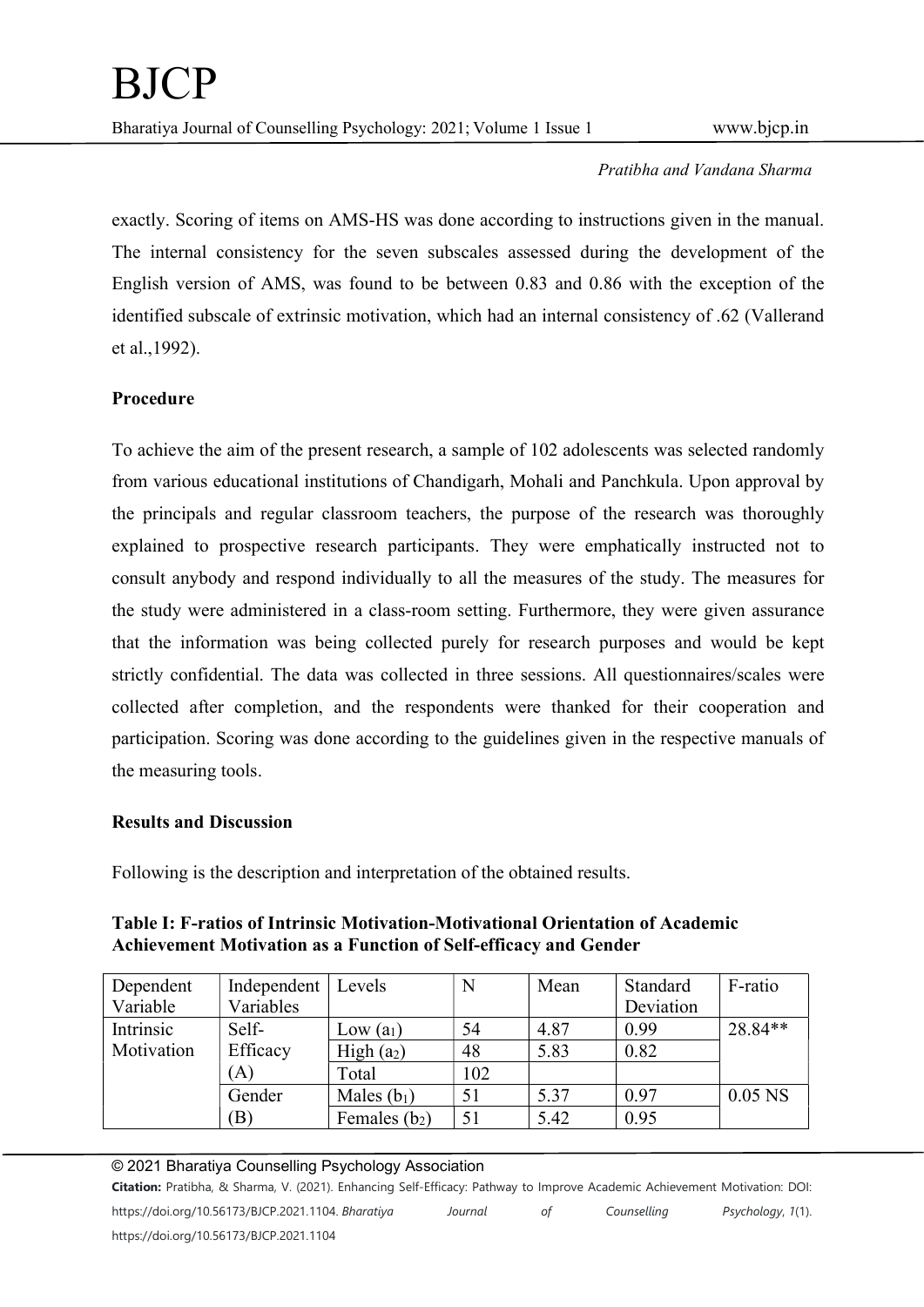| $\sim$ $\sim$ $\sim$ |
|----------------------|
|----------------------|

\*\*p<0.01

# Table II: Summary of 2x2 ANOVA for Intrinsic Motivation-Motivational Orientation of Academic Achievement Motivation as a function of Self-Efficacy and Gender.

| Source of Variance             | <b>SS</b> | df  | <b>MS</b> | F         |
|--------------------------------|-----------|-----|-----------|-----------|
| Self-Efficacy (A)              | 24.25     |     | 24.25     | 28.84**   |
| Gender (B)                     | 0.04      |     | 0.04      | $0.05$ NS |
| Self-Efficacy X Gender<br>(AB) | 1.40      | 1   | 1.40      | 1.66 NS   |
| Error                          | 82.41     | 98  | 0.84      |           |
| Total                          | 108.10    | 101 |           |           |

\*\*p<0.01

Present study aimed at ascertaining the effect of self-efficacy and gender on different motivational orientations of academic achievement motivation among adolescents.

## Main Effects of Factors A & B

Table: I & II. show that the main effect of self-efficacy was found to be significant  $(F(1,101)=28.84; p<0.01)$ . Therefore, an inference can be drawn that both the levels of selfefficacy, when compared, differ significantly on intrinsic motivation; a motivational orientation of academic achievement motivation among adolescents. Table 1 shows that the mean values of adolescents with high self-efficacy (M=5.83) was found to be higher than the adolescents with low self-efficacy (M=4.87) on intrinsic motivation. Hence, the present finding supported the major hypothesis of the study which stated that, Individuals with high self-efficacy would score significantly higher on intrinsic motivation as compared to individuals with low self-efficacy. These findings are consistent with previous research

© 2021 Bharatiya Counselling Psychology Association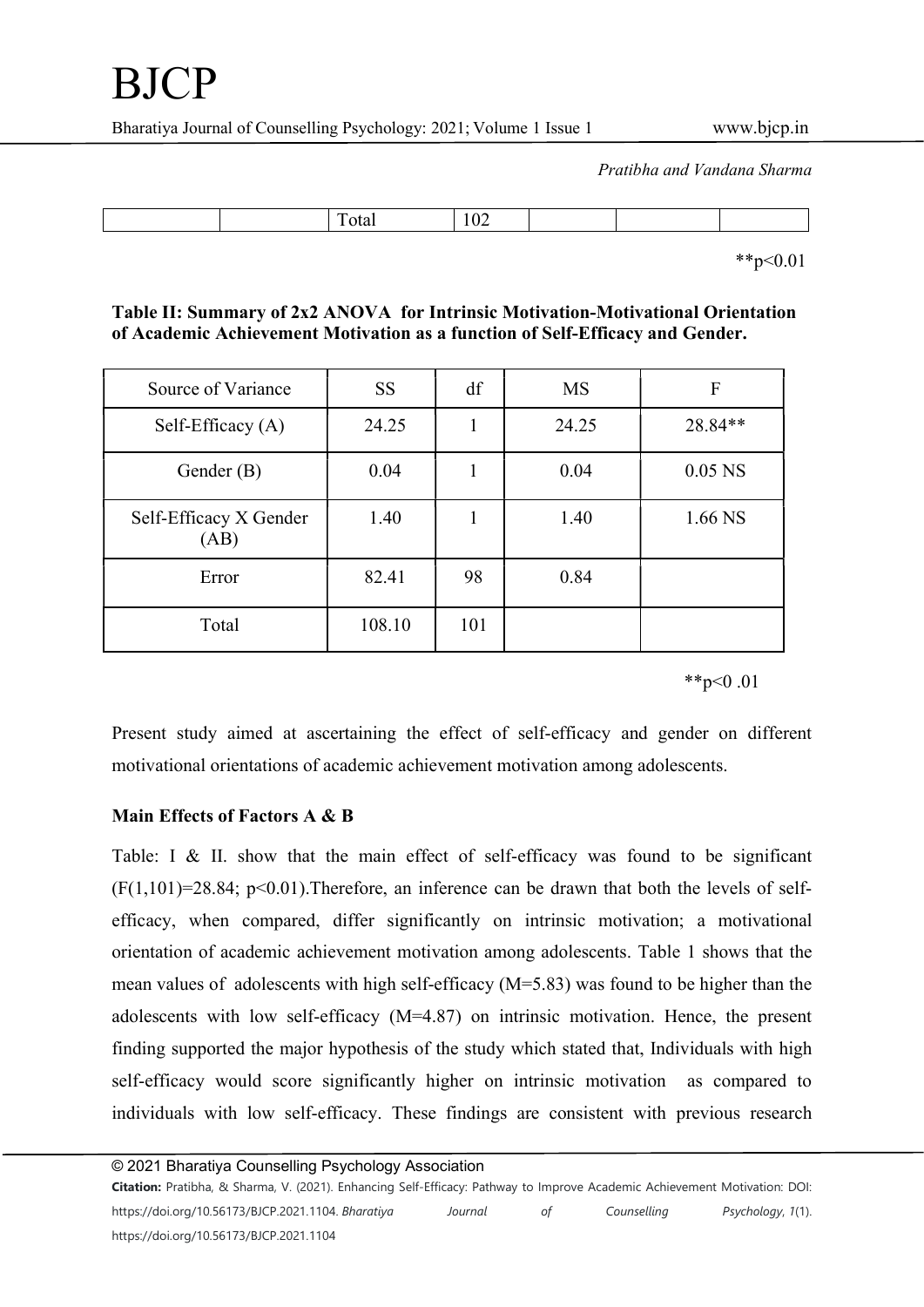evidence. Vast bodies of research have documented that that students exhibiting higher levels of self-beliefs, heighten and sustain their efforts in the face of failure because they engage themselves in the activities for pleasure and solely out of genuine interest when attempting to accomplish their goals (Bandura,1995; McGeown, et al., 2004; Brown, 2010). Such an efficacious outlook has a profound impact on the motivation and achievement in academic settings (Walker, et.al., 2006).This finding is congruent with the claims of previous researches conducted among Indian students.(Kalpana, 2019; Hasan & Parvez, 2019; Ahuja, 2016; Chowdhury & Shahabuddin, 2007).

However, the main effect of gender did not reach its significance level. Table I. reveal that no significant difference emerged between males and females on intrinsic motivation; a motivational orientation of academic achievement motivation  $(F(1,101)=0.05$  NS). It implies that male and female adolescents are similar with respect to their intrinsic motivation. Hence, the hypothesis is not accepted which stated that, females would score significantly higher on intrinsic motivation (IM) as compared to males. The results of this study were consistent with a number of previous studies. Rusillo & Arias (2004) conducted a study that indicated no gender differences were found in intrinsic motivation. Cokley, et al's. (2001) psychometric investigational study of the AMS, found that there were no statistically significant gender differences on any of the subscales of the AMS. Şahin & Çakar (2011) found no significant differences at the levels of academic motivation by gender and academic achievement. Bedel (2016) reported that gender was not a predictor of academic motivation. However, a number of Indian studies have also reported no gender differences in achievement motivation (Kaushik & Rani, 2005., Nagarathanamma & Rao, 2007., Naik & Kiran, 2018). The findings relating to gender differences in this research are contrary to previous research that found females had higher levels of overall motivation as well as intrinsic and extrinsic motivation (Brouse et al., 2010). Such mixed findings suggest that gender differences in motivation may largely be due to socialization factors rather than basic differences between males and females. The current findings did not reflect a significant gender difference, may be because of the study examined younger middle school students. Gender gap may have been more evident if the study had involved older students of post-secondary level.

© 2021 Bharatiya Counselling Psychology Association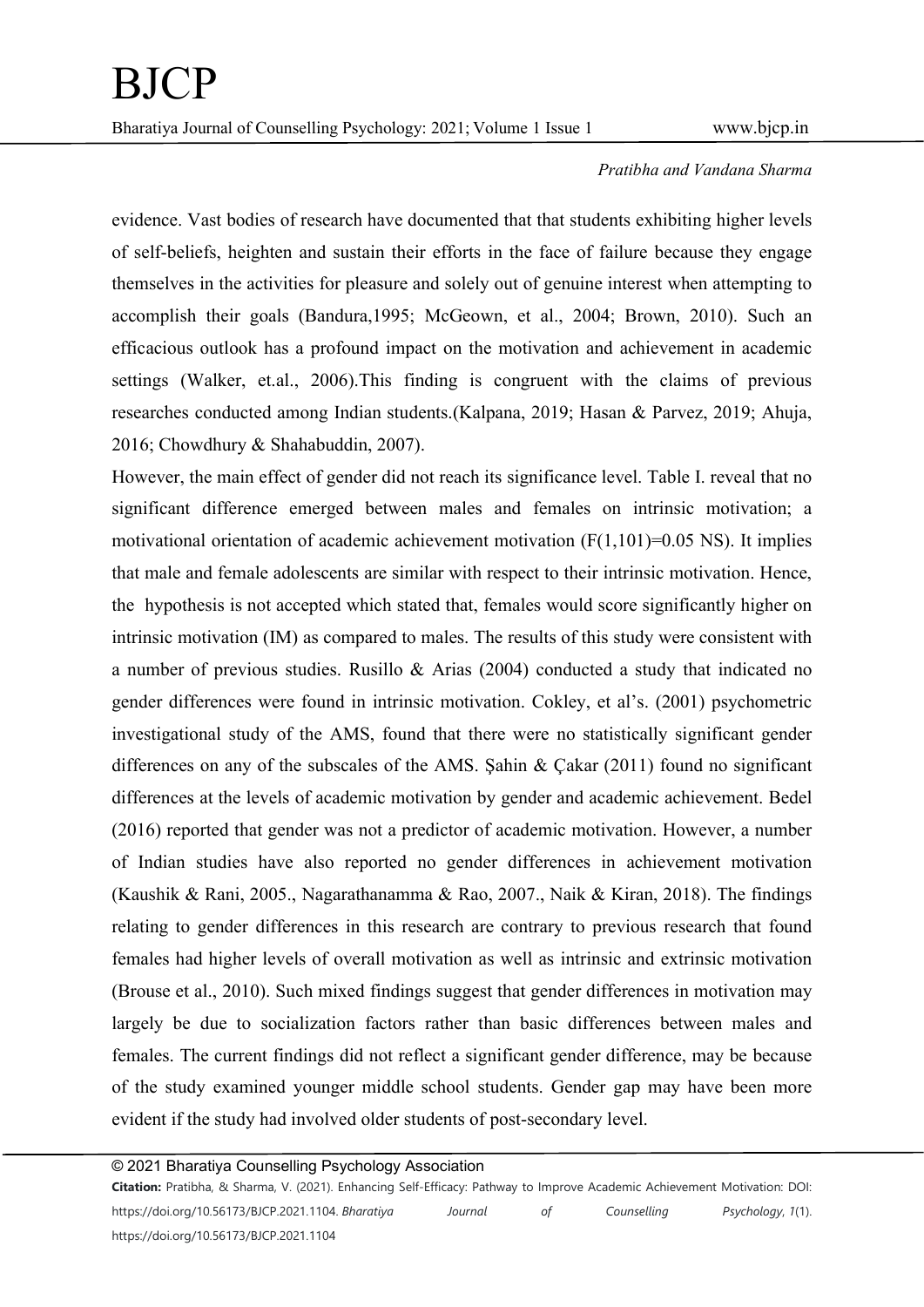### The First-Order Interaction of Factors A & B

A glance at Table II. ANOVA summary for the effect of self-efficacy and gender differences on intrinsic motivation, indicate that the interaction between self-efficacy and gender was found to be insignificant  $(F(1,101) = 1.66 \text{ NS})$ , did not support the hypothesis which stated that self-efficacy and gender differences would have significant effect on intrinsic motivation. Hence, it can be inferred that irrespective of levels of self-efficacy and gender, individuals did not differ in their intrinsic motivation. The findings of the current research are in congruence with prior research which suggests that there is no meaningful interaction between gender and self-efficacy in math and science lessons (Nehjad & Khani, 2014).

Table III: F-ratios of Extrinsic Motivation - Motivational Orientation of Academic Achievement Motivation as a Function of Self-efficacy and Gender

| Dependent<br>Variable | Independent<br>Variables   | Levels                 | N   | Mean | Standard<br>Deviation | F-ratio   |
|-----------------------|----------------------------|------------------------|-----|------|-----------------------|-----------|
| Extrinsic             | Self-                      | Low $(a_1)$            | 54  | 5.90 | 1.22                  | $9.74**$  |
| Motivation            | Efficacy                   | High (a <sub>2</sub> ) | 48  | 5.17 | 1.19                  |           |
|                       | (A)                        | Total                  | 102 |      |                       |           |
|                       | Gender                     | Males $(b_1)$          | 51  | 5.55 | 1.17                  | $0.30$ NS |
|                       | $\left( \mathrm{B}\right)$ | Females $(b_2)$        | 51  | 5.59 | 1.06                  |           |
|                       |                            | Total                  | 102 |      |                       |           |

\*\*p<0.01

## Table IV: Summary of 2x2 ANOVA for Extrinsic Motivation-Motivational Orientation Academic Achievement Motivation as a function of Self-Efficacy and Gender.

| Source of Variance             | <b>SS</b> | df  | <b>MS</b> | $\mathbf{F}$ |
|--------------------------------|-----------|-----|-----------|--------------|
| Self-Efficacy $(A)$            | 14.21     |     | 14.21     | $9.74**$     |
| Gender (B)                     | 0.44      |     | 0.44      | $0.30$ NS    |
| Self-Efficacy X Gender<br>(AB) | 1.45      |     | 1.45      | $0.99$ NS    |
| Error                          | 142.99    | 98  | 1.459     |              |
| Total                          | 159.09    | 101 |           |              |

#### © 2021 Bharatiya Counselling Psychology Association

Citation: Pratibha, & Sharma, V. (2021). Enhancing Self-Efficacy: Pathway to Improve Academic Achievement Motivation: DOI:

https://doi.org/10.56173/BJCP.2021.1104. Bharatiya Journal of Counselling Psychology, 1(1).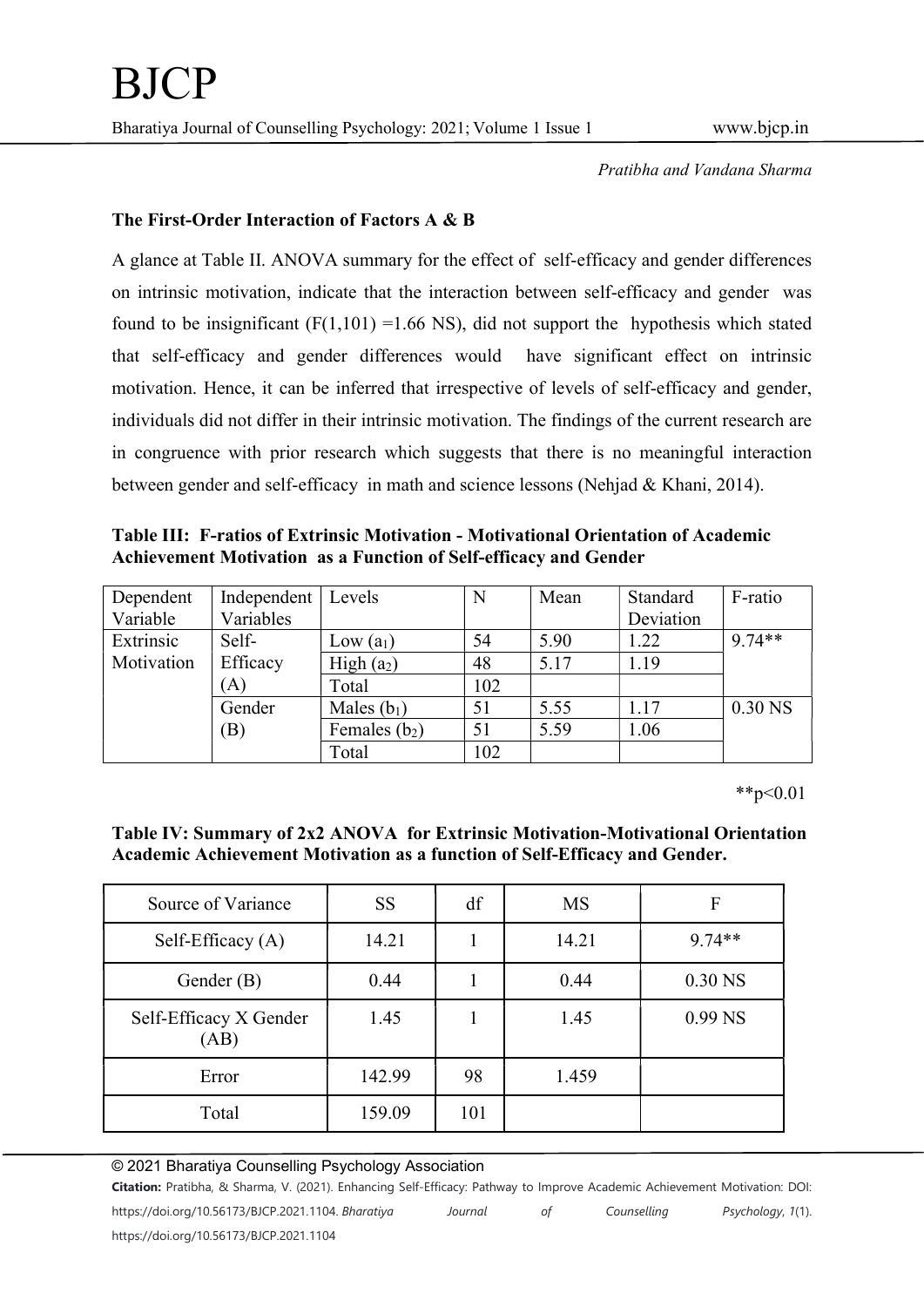# $*^{*}p<0.01$

Table III & IV show that the main effect of self-efficacy was found to be significant  $(F(1,101)=9.74; p<0.01)$ . Therefore, an inference can be drawn that both the levels of selfefficacy when compared, differ significantly on extrinsic motivation; a motivational orientation of academic achievement motivation among adolescents. A scrutiny of results of Table III shows that the mean values of adolescents with low self-efficacy  $(M=5.90)$  was found to be higher than the adolescents with high self-efficacy (M=5.17) on extrinsic motivation. These results led to the acceptance of the hypothesis which stated that, Individuals with low self-efficacy would score high on extrinsic motivation as compared to individuals with high self-efficacy. The possible explanation of this finding may be that students have convictions about their own capacity for successfully executing a task to desired outcomes. When the perceived self-efficacy is low, failure is perceived as a likely outcome. It seems logical to assume, therefore, poor belief in one's ability impacts motivation and performance. In the face of poor performance or failure the behaviour is prompted by external contingency such as reward, punishment and deadlines where the performed behaviour is not internalized which typically produces immediate results and requires less effort in comparison to intrinsic motivation (Ryan & Deci, 2000). The down side of it is that extrinsic contingencies can often distract students from doing an activity for itself, and the pleasure and satisfaction derived from participation. Another problem with extrinsic motivation is that they typically do not work over the long term. Once, the rewards are removed, students lose their motivation (DeLong & Winter, 2002). As extrinsically motivated, students tend to focus on earning higher grades and obtaining rewards, Biehler and Snowman (1990) believed that extrinsic motivational factors can diminish students' intrinsic motivation (Bain, 2004).

As per Table III, results of gender based analysis of extrinsic motivation indicate that both males and females did not differ significantly on extrinsic motivation( $F(1,101) = 0.30$ NS) which refers to the behaviours that are pursued not for sake of deriving personal pleasure or satisfaction from learning or exploring an educational activity but for attaining an outcome

© 2021 Bharatiya Counselling Psychology Association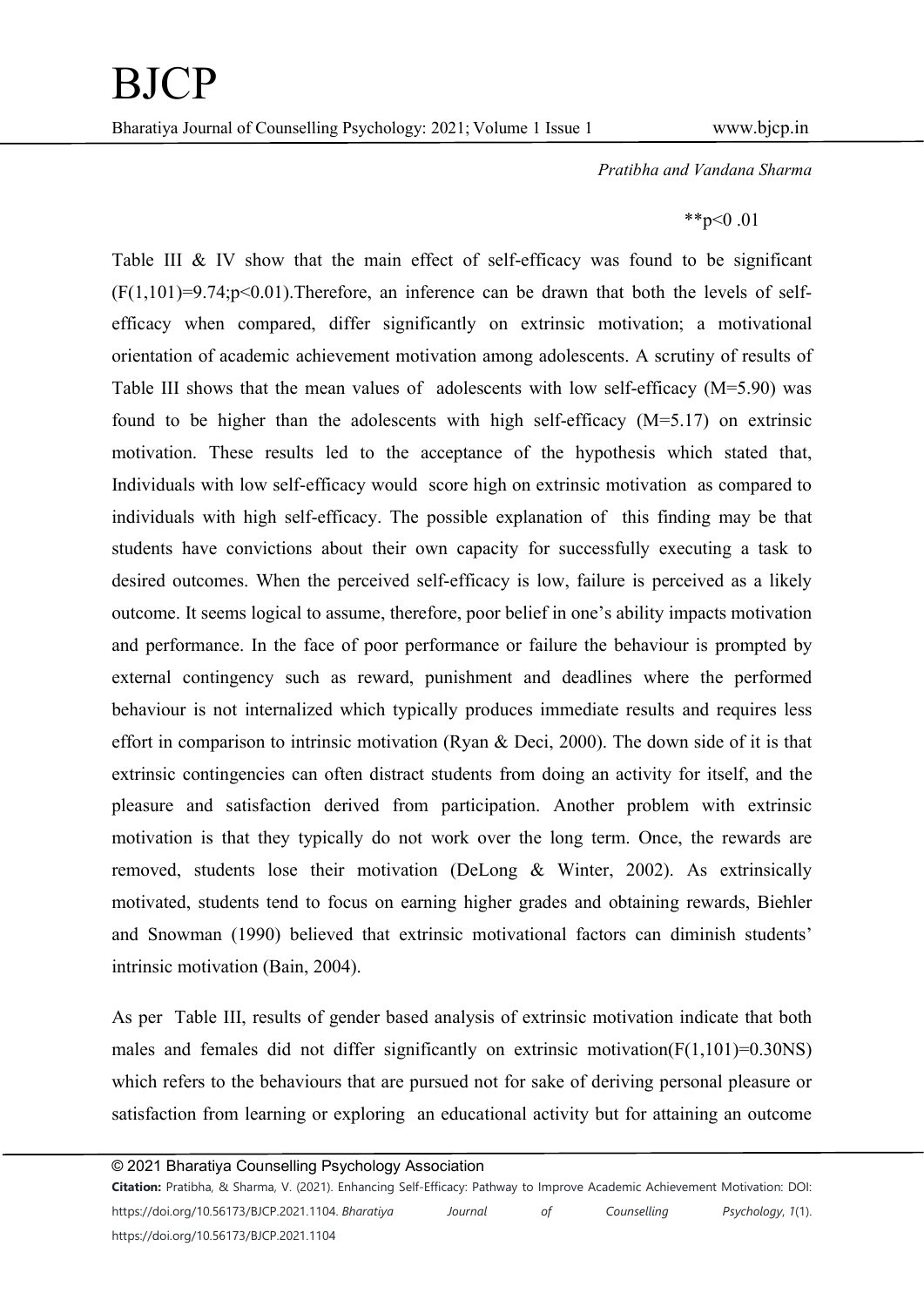such as earning a good grade or avoiding teacher's reprimand (Deci et al.,1991). Difference between mean values of both gender groups was almost comparable which failed to shed light on any differences. The present finding did not support the hypothesis of the study i.e., males would score significantly higher on extrinsic motivation as compared to females. Present exploration was not in consonance with past literature available on gender differences in students' extrinsic motivation, where the males were reported to be more extrinsically motivated (Rusilo & Arias, 2004).

## The First-Order Interaction of Factors A & B

A glance at Table IV, ANOVA summary for the effect of self-efficacy and gender differences on extrinsic motivation, indicate that the interaction between self-efficacy and gender was found to be insignificant  $(F(1,101)=0.99$  NS), which did not support the hypothesis which stated that self-efficacy and gender differences would have significant effect on extrinsic motivation. Hence, it can be stated that irrespective of levels of selfefficacy and gender, individuals did not differ in their extrinsic motivation.

Table V: F-ratios of Amotivation-Motivational Orientation Academic Achievement Motivation as a Function of Self-efficacy and Gender

| Dependent   | Independent   Levels |                        |     | Mean | Standard  | F-ratio   |
|-------------|----------------------|------------------------|-----|------|-----------|-----------|
| Variable    | Variables            |                        |     |      | Deviation |           |
|             | Self-                | Low $(a_1)$            | 54  | 2.63 | 1.43      | $13.73**$ |
| Amotivation | Efficacy             | High (a <sub>2</sub> ) | 48  | 1.67 | 1.04      |           |
|             | (A)                  | Total                  | 102 |      |           |           |
|             | Gender               | Males $(b_1)$          | 51  | 2.22 | 1.27      | 2.22 NS   |
|             | (B)                  | Females $(b_2)$        | 51  | 1.96 | 1.18      |           |
|             |                      | Total                  | 102 |      |           |           |

\*\*p<0.01

Table VI: Summary of 2x2 ANOVA for Amotivation-Motivational Orientation Academic Achievement Motivation as a Function of Self-Efficacy and Gender

| $\sim$ $-$<br>ance | υU | –<br>- - | MS | ∽<br>$-10o$<br>- |
|--------------------|----|----------|----|------------------|
|--------------------|----|----------|----|------------------|

© 2021 Bharatiya Counselling Psychology Association

|  |  |  |  |  |  |  |  |  | Citation: Pratibha, & Sharma, V. (2021). Enhancing Self-Efficacy: Pathway to Improve Academic Achievement Motivation: DOI: |  |  |
|--|--|--|--|--|--|--|--|--|----------------------------------------------------------------------------------------------------------------------------|--|--|
|--|--|--|--|--|--|--|--|--|----------------------------------------------------------------------------------------------------------------------------|--|--|

https://doi.org/10.56173/BJCP.2021.1104. Bharatiya Journal of Counselling Psychology, 1(1). https://doi.org/10.56173/BJCP.2021.1104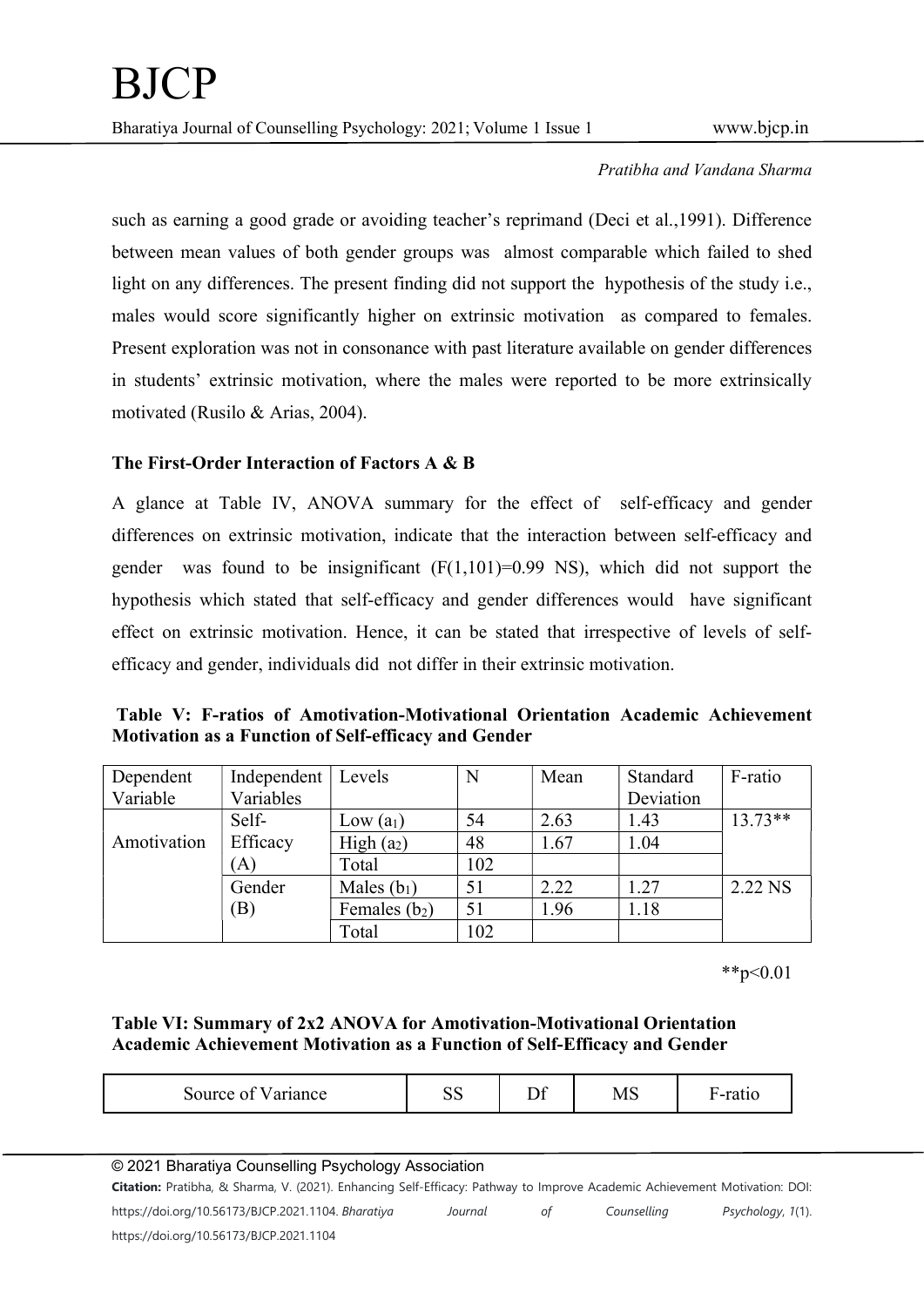Bharatiya Journal of Counselling Psychology: 2021; Volume 1 Issue 1 www.bicp.in

| $Self-Efficacy(A)$     | 21.57  |     | 21.57 | $13.73**$ |
|------------------------|--------|-----|-------|-----------|
| Gender $(B)$           | 3.49   |     | 3.49  | 2.22 NS   |
| Self-Efficacy X Gender | 1.54   |     | 1.54  | 0.98 NS   |
| Error                  | 153.97 | 98  | 1.57  |           |
| Total                  | 159.09 | 101 |       |           |

Pratibha and Vandana Sharma

 $*$  $p<0.01$ 

### Main Effects of Factors A & B

Table V & VI. show that the main effect of self-efficacy was found to be significant  $(F(1,101)=13.73<0.01)$ . Therefore, an inference can be drawn that both the levels of selfefficacy, when compared, differ significantly on amotivation; a motivational orientation of academic achievement motivation among adolescents. Table V shows that the mean values of adolescents with low self-efficacy  $(M=2.63)$  were found to be higher than the adolescents with high self-efficacy (M=1.67) on amotivation. Hence, the findings of the present research lent the complete support to the hypothesis of the study which stated that, individuals with low self-efficacy would score significantly higher on amotivation as compared to individuals with high self-efficacy. In true sense, self-efficacy has been identified as a predictor of adolescent success in life (Perry et al., 2007), but lower sense of efficacy for learning and performing well in school can negatively affect student's motivation and engagement (Pajares, 1996 & Walker et. al., 2006).It seems logical to understand that poor belief in one's ability is a driving component of feeling disinterested towards academic activities. An intervention can be proposed to enhance self-efficacy which effect academic achievement motivation substantially. When ascribing their failures to low competence, children can be given effort attributional feedback by being told that they should expend more efforts or plan better strategy. Because effort presumably is under volitional control, ascribing past failures to the insufficient effort should have motivational effects that lead to greater task persistence and a higher academic motivation and performance level.

© 2021 Bharatiya Counselling Psychology Association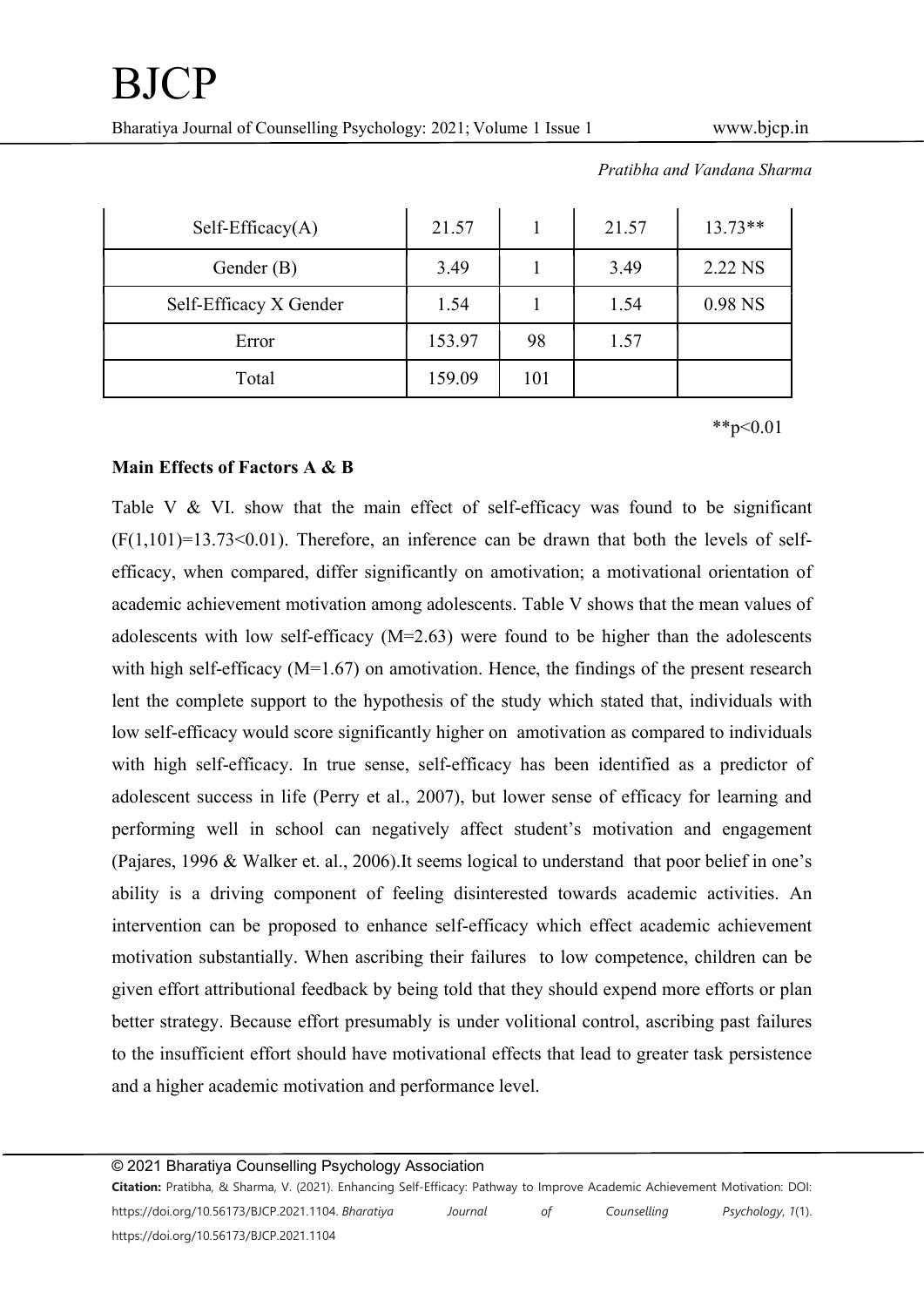However, the main effect of gender did not reach its significance level. As Table V reveals that no significant difference emerged between males and females on amotivation; a motivational orientation of academic achievement motivation (F=2.22NS).It implies that males and females did not differ regarding their amotivation. Vallerand et al., (1992) mentioned that amotivated individuals are neither intrinsically nor extrinsically motivated. Individuals believe their behaviours are impersonal or out of their control. Hence, the hypothesis is not accepted which assumes that males would score significantly higher on amotivation (IM) as compared to females. Although the current outcome could not attain empirical support yet, the present findings are consistent with previous research evidence (Brouse et al., 2010).

# The First-Order Interaction of Factors A & B

A glance at Table VI- ANOVA summary for the effect of self-efficacy and gender differences on amotivation, indicate that the interaction between self-efficacy and gender was found to be insignificant  $(F(1,101)=0.98$ NS), which did not support the hypothesis which stated that self-efficacy and gender differences would have significant effect on amotivation. Hence, it can be found out that irrespective of levels of self-efficacy and gender, individuals did not differ in their amotivation.

# Significant findings that emerged from 2X2 ANOVA were:

- 1. Adolescents with high self-efficacy scored significantly higher on intrinsic motivation as compared to adolescents with low self-efficacy.
- 2. Adolescents with low self-efficacy scored significantly higher on extrinsic motivation and amotivation - motivational orientations of academic achievement motivation as compared to adolescents with high self-efficacy.

Thus the findings of the present study showed that students who have confidence in their capabilities are intrinsically motivated which is the most beneficial form of motivation for students' achievement. In contrast, students who have doubts about their ability lack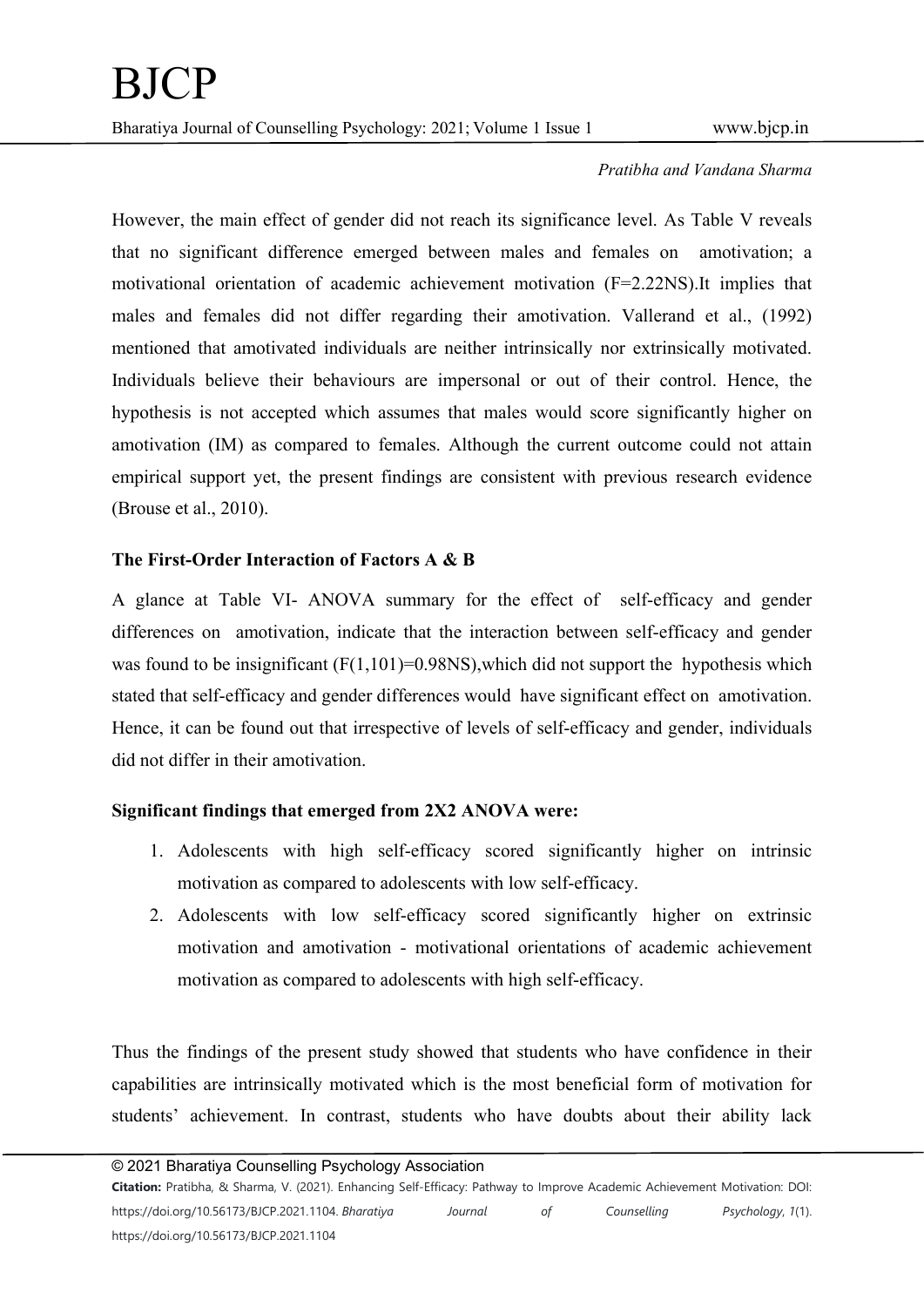academic motivation. Our findings highlight the importance of encouraging students to attribute their failure to adaptive attributions. These findings can serve to provide practical guidelines for designing of interventions to enhance self-efficacy and achievement motivation. Students can be trained to attribute their poor performance to internal, controllable and unstable factors such as lack of effort and wrong strategy use. Effects of past academic success can provide feedback on subsequent self-efficacy and in turn on future motivation and performance. Another way to intervene in and optimize academic motivation and self-efficacy is attributional feedback which constitutes a persuasive means of' conveying efficacy information. Often, the key to motivate the struggling learners is to get them believe that they can succeed. Telling children that they have been working hard should convey that they are competent enough that they can actualize their potential through sustained efforts informs learners of their goal progress, strengthens self-efficacy and sustains motivation. Training should include a variety of components that are consistent with theoretical cues for building efficacy (Bandura, 1997) the use of role-playing to provide experiences of success, performance models by vicarious experiences, coaching and social persuasion from teachers.

 Thus, even when students report having low self-efficacy, helping them view failure as an outcome that they can control may increase their expectancy for success and lead to actual successful experiences.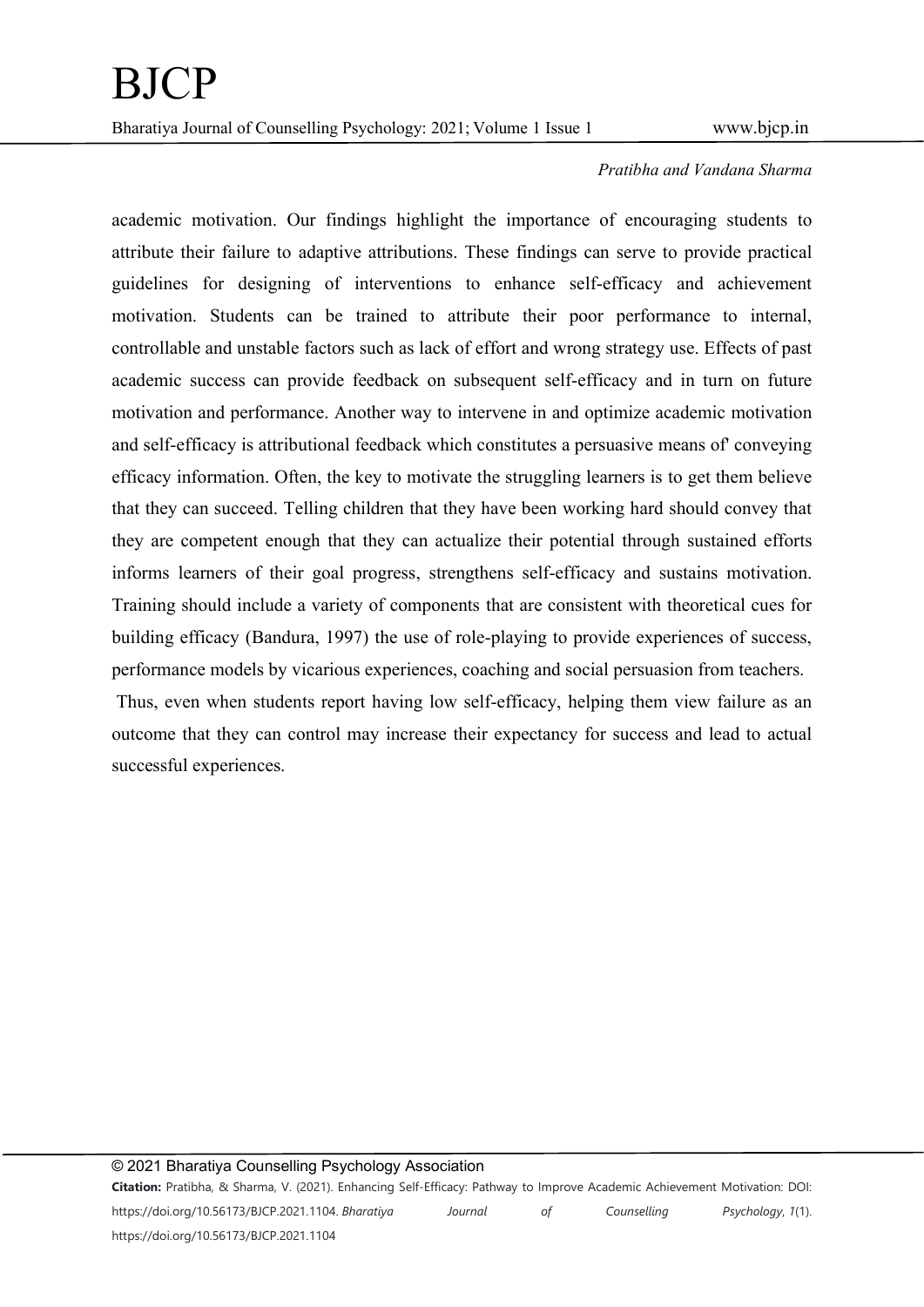## References

Ahmed, W., & Bruinsma, M. (2006). A Structural Model of Self-Concept, Autonomous Motivation and Academic Performance in Cross-Cultural Perspective. Electronic Journal of Research in Educational Psychology, 10(4), 551-572.

Ahuja, A. (2016). A Study of Self-Efficacy among Secondary School Students in relation to Educational Aspiration and Academic Achievement. Educational Quest: An international Journal of Education and Applied Social Sciences, 7(3), 275-283.

Akram, B., & Ghazanfar, L. (2014). Self- efficacy and academic performance of the students of Gujarat university, Pakistan. Academic Research International, 5(1), 283-290.

Azzam, A. (2007). Why students drop out. Educational Leadership, 64(7), 91-93.

Bain, K. (2004). What the best college teachers do. Harvard University Press

Bandura, A. (1986). Social foundations of thought and action: A social cognitive theory. Englewood Cliffs. New Jersey: Earlbaum.

Bandura, A. (1997). Self-Efficacy: The Exercise of Control. NY: W. H. Freeman and Company

Bandura, A., Pastorelli, C., Barbaranelli, C., & Caprara, G. V. (1999). Self-Efficacy Pathways to Childhood Depression. Journal of Personality and Social Psychology, 76, 258– 269.

Bedel, E.F. (2016). Exploring Academic Motivation, Academic Self-efficacy and Attitudes toward Teaching in Pre-service Early Childhood Education Teachers. Journal of Education and Training Studies, 4(1), 142-149.

Biehler, R. F., & Snowman, J. (1990). *Psychology Applied to Teaching (6th ed.*). Boston: Houghton Mifflin

Brouse, C. H., Basch, C. E., LeBlanc, M., McKnight, K. R., & Lei, T. (2010). College students' academic motivation: differences by gender, class, and source of payment. College Quarterly, 13(1), 1-10.

Brown, B.L. (2010). The Impact of Self-Efficacy and Motivation Characteristics on the Academic Achievement of Upward Bound Participants. Dissertations. 390. https://aquila.usm.edu/dissertations/390

© 2021 Bharatiya Counselling Psychology Association

Citation: Pratibha, & Sharma, V. (2021). Enhancing Self-Efficacy: Pathway to Improve Academic Achievement Motivation: DOI: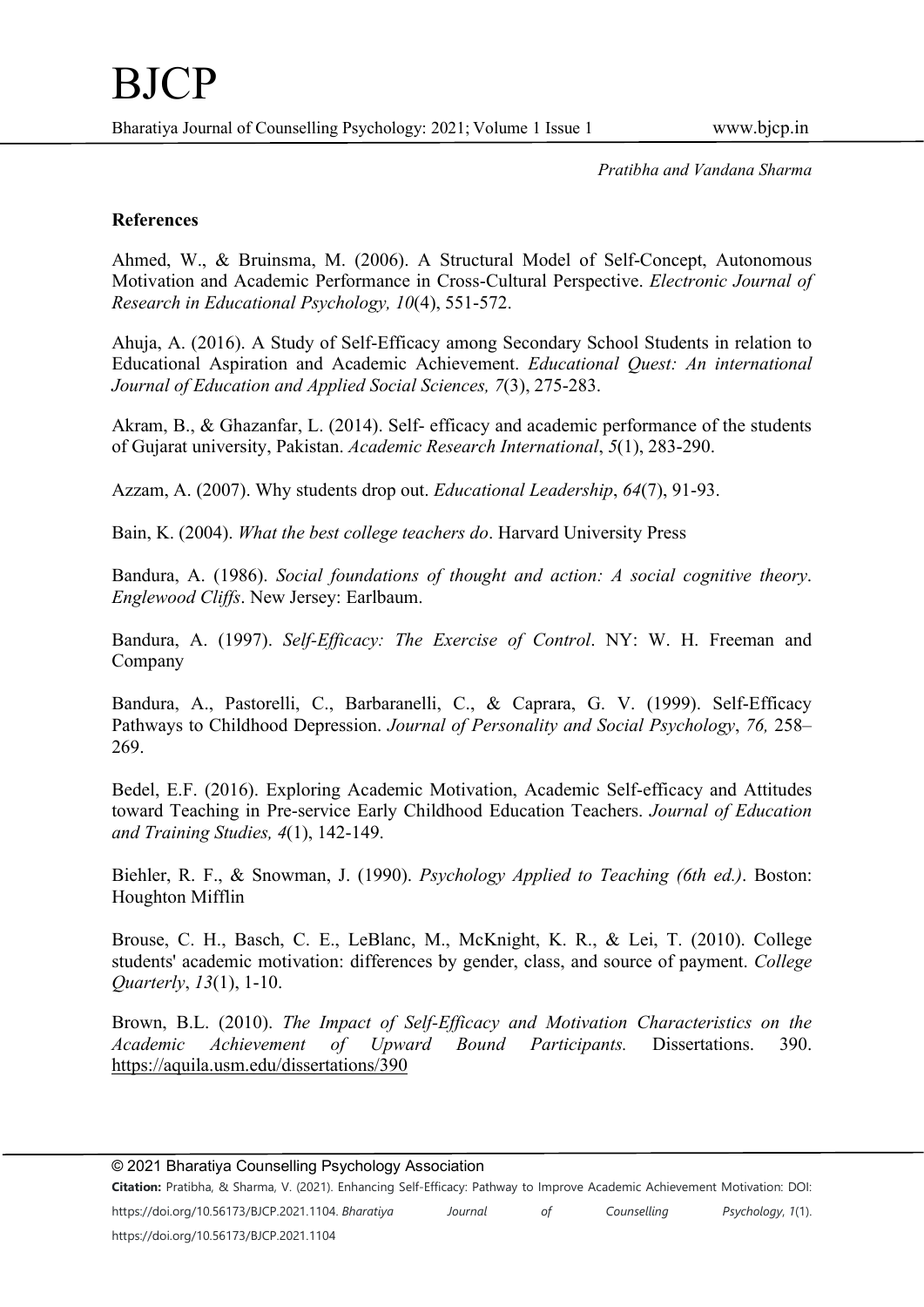Campbell, M. M. (2007). Motivational systems theory and the academic performance of college students. Journal of College Teaching & Learning, 4(7), 11-24.

Cerasoli, C. P., Nicklin, J. M., & Ford, M. T. (2014, February 3). Intrinsic Motivation and Extrinsic Incentives Jointly Predict Performance: A 40-Year Meta-Analysis. Psychological Bulletin. Advance online publication. http://dx.doi.org/10.1037/a0035661

Chowdhury, S. M., & Shahabuddin, M. A. (2007). Self-efficacy, Motivation and their Relationship to Academic Performance of Bangladesh College Students. College Qurtely,10  $(1), 1-10.$ 

Corpus, J. H., McClintic-Gilbert, M. S., & Hayenga, A. O. (2009). Within-year changes in children's intrinsic and extrinsic motivational orientations: Contextual predictors and academic outcomes. Contemporary Educational Psychology, 34, 154-166.

Cokley, K.O., Bernard, N., Cunningham, D., & Motoike, J. (2001). A psychometric investigation of the academic motivation scale using a United States sample. Measurement and Evaluation in Counselling and Development, 34,109-119.

Deci, E. L., & Ryan, R. M. (1985). Intrinsic motivation and self-determination in human behaviour. Springer Science & Business Media.

Deci, E. L., & Ryan, R. M. (1995). Human autonomy: The basis for true self-esteem. In M. Kemis (Ed.), Efficacy, agency, and self-esteem (pp. 31–49). New York: Plenum.

Deci, E. L., & Ryan, R. M. (2000). The "what" and "why" of goal pursuits: Human needs and the self-determination of behaviour. Psychological Inquiry, 11, 227–268.

Deci, E. L., Vallerand, R. J., Pelletier, L. G., & Ryan, R. M. (1991). Motivation and education: The self-determination perspective. Educational Psychologist, 26, 325–346.

DeLong, M., & Winter, D. (2002). Strategies for motivating students. Washington, D. C.: Mathematical Association of America.

Dweck, C. S. (1975). The role of expectations and attributions in the alleviation of learned helplessness. Journal of Personality and Social Psychology, 31, 674–685.

Erikson, E. H. (1968). Identity: Youth and crisis. New York, NY: Norton

Glass, R., & Rose, M. (2008). Tune out, turn off, drop out. American Teacher, 93(3), 8-21.

Gottfried, A. E. (1985). Academic intrinsic motivation in elementary and junior high school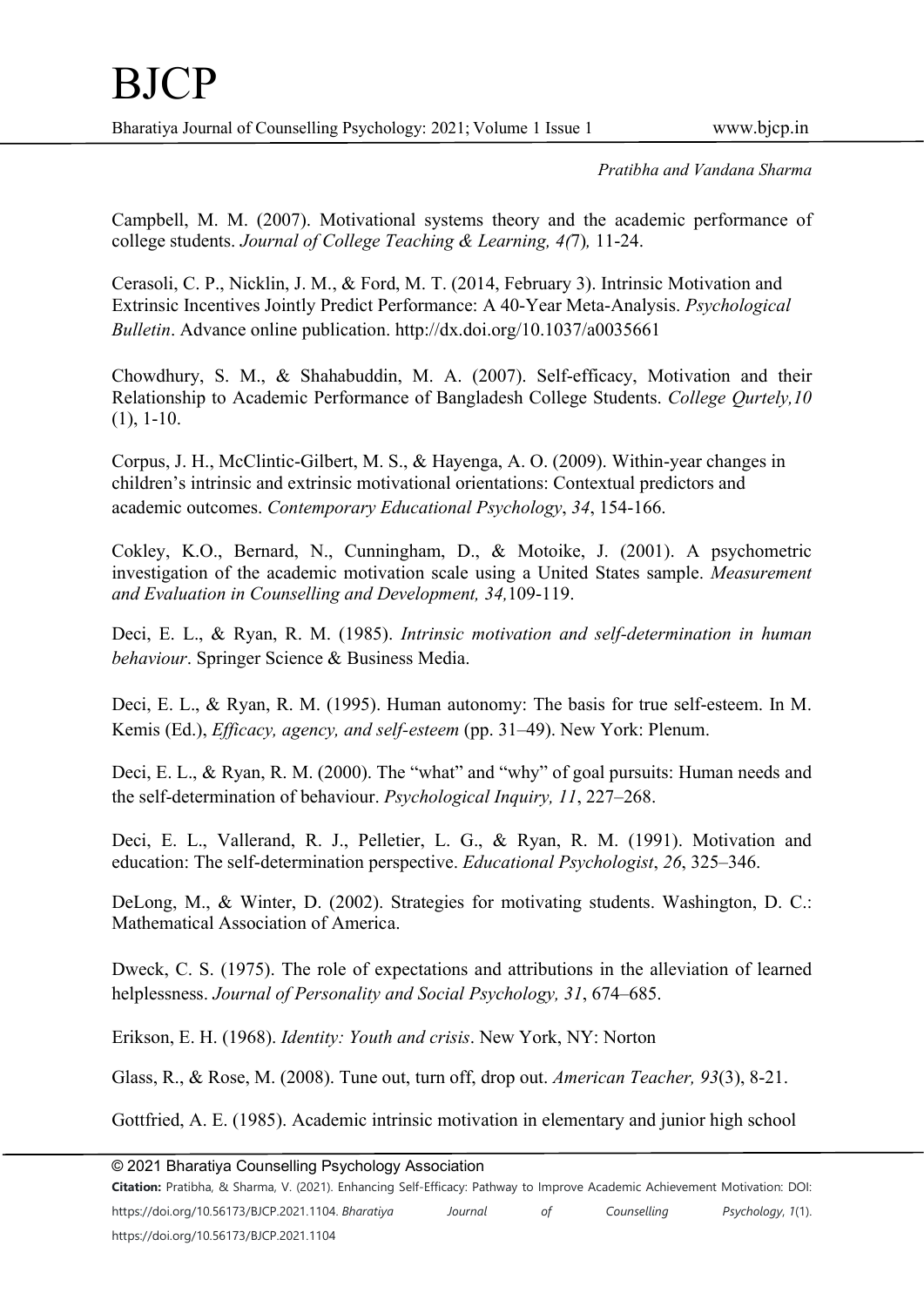students. Journal of Educational Psychology, 77, 631-645.

Gottfried, A. E., Fleming, J. S., & Gottfried, A. W. (2001). Continuity of academic intrinsic motivation from childhood through late adolescence: A longitudinal study. Journal of Educational Psychology, 93, 3-13.

Gnambs, T. & Hanfstingl, B. (2015). The Decline of Academic Motivation During Adolescence: An Accelerated Longitudinal Cohort Analysis on the Effect of Psychological Need Satisfaction. Educational Psychology, DOI: 10.1080/01443410.2015.1113236

Green-Demers, I., & Pelletier, D. (2003). Motivation, goals, and future perspectives of high school students of the Outaouais area (Vol.  $1-14$ ). Gatineau, Ouebec, Canada: Universite' du Que´becen Outaouais

Guay, F., Morin, A. S., Litalien, D., Valois, P., & Vallerand, R. J. (2015). Application of exploratory structural equation modeling to evaluate the academic motivation scale. Journal of Experimental Education, 83(1), 51-82.

Hasan, M., & Parvez, M. (2019). Effect of self-efficacy, gender and locale on academic achievement of secondary school students. International Journal of Scientific Research and Reviews. 8 (2), 1881-1894.

Harter, S. (1981). A new self-report scale of intrinsic versus extrinsic orientation in the classroom: motivational and informational components. Developmental Psychology, 17, 300- 312.

Hibbs, D.F. (2012). An Investigation of the Self-Efficacy Beliefs of Black and Hispanic Students that have Experienced Success or Failure in Mathematics (Doctoral dissertation). Retrieved from the state of the state of the state of the state of the state of the state of the state of the state of the state of the state of the state of the state of the state of the state of the state of the state of http://scholarship.shu.edu/cgi/viewcontent.cgi?article=2843&context=dissertations, Holloway.

Huang, C. (2013). Gender differences in academic self-efficacy: a meta-analysis. European Journal of Psychology of Education, 28(1), 1-35

Husain, U.K. (2014). Relationship between Self-Efficacy and Academic Motivation. International Conference on Economics and Humanities (ICEEH"14) December 10-11, Bali, Indonesia.

Ibrahim A., & Ibrahim H. (2017). Self-efficacy, Positive Thinking, Gender Difference as Predictors of Academic Achievement in Al Jouf University Students-Saudi Arabia, International Journal of Psychology and Behavioral Sciences, 7 (6), 143-151.

Citation: Pratibha, & Sharma, V. (2021). Enhancing Self-Efficacy: Pathway to Improve Academic Achievement Motivation: DOI: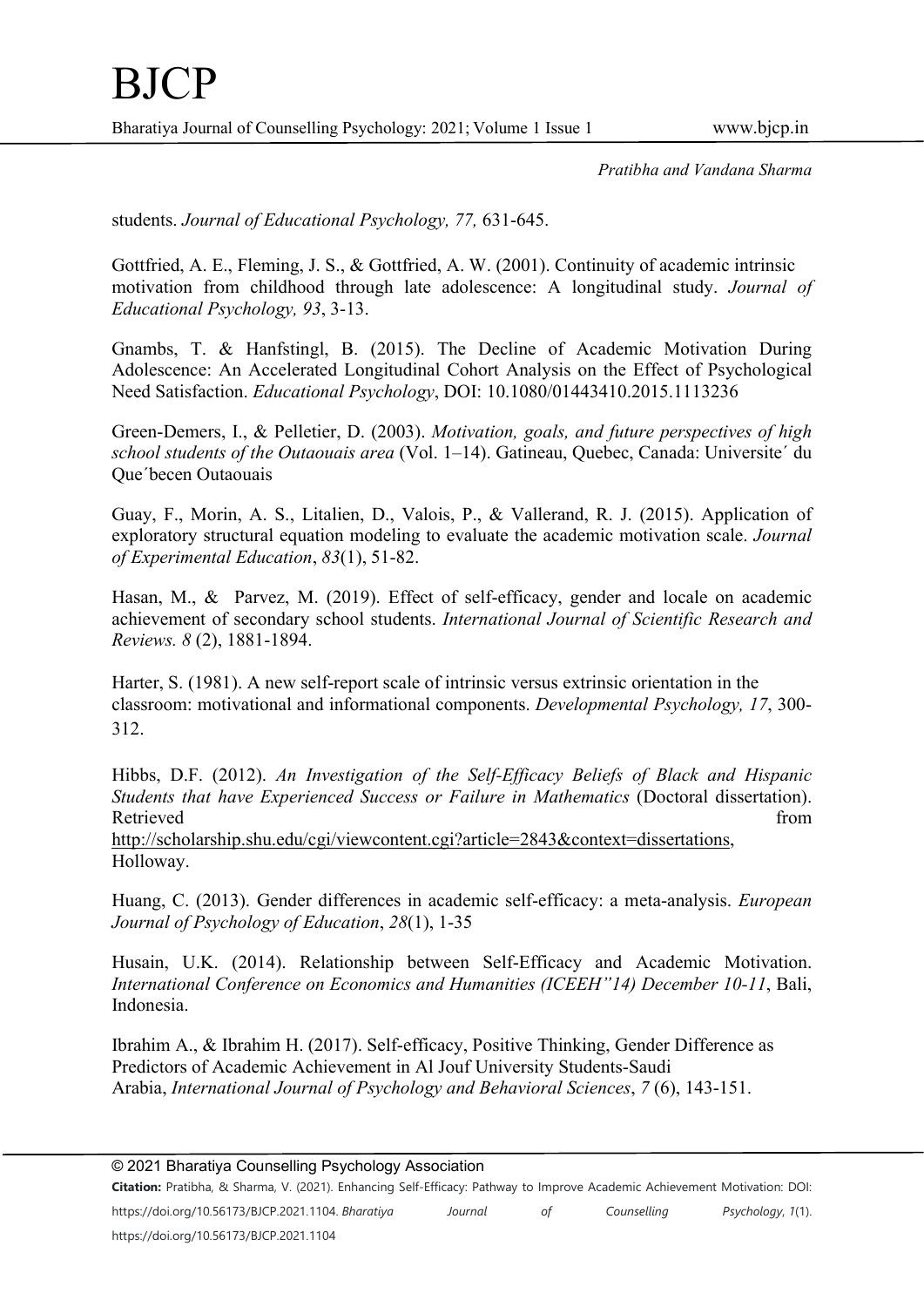Janosz, M., Archambault, I., Morizot, J., & Pagani, L. (2008). School engagement trajectories and their differential predictive relations to dropout. Journal of Social Issues, 64, 21-40.

Kalpana Kumari (2019). A Study of achievement motivation and self-efficacy of higher secondary school students in relation to their academic performance. (Doctoral thesis) Retrieved from http://krishikosh.egranth.ac.in/handle/1/5810098222

Kaushik, N., & Rani, S. ( 2005 ). A Comparative study of achievement motivation, home environment and parent child relationship of adolescents. Journal of Psychological research, 49, 189-194.

Legault, L., & Green Demers, I., Pelletier, L. (2006). Why do high school students lack motivation in the classroom? Toward an understanding of amotivation and the role of social support. Journal of Educational Psychology, 98(3), 567–582.

Long, J. F., Monoi, S., Harper, B., Knoblauch, D., & Murphy, P. K. (2007). Academic motivation and achievement among urban adolescents. Urban education, 42(3), 196-222.

McGeown, S. P., Putwain, D., Simpson, E.G., Boffey, E., Markham, J., & Vince, A. (2014). Predictors of adolescents' academic motivation: Personality, self-efficacy and adolescents' characteristics. Learning and Individual Differences, 32, 278-286.

Multon, K. D., Brown, S. D., & Lent, R. W. (1991). Relation of self-efficacy beliefs to academic outcomes: A meta-analytic investigation. Journal of Counseling Psychology, 38 (1), 30-38.

Muris, P. (2001). A brief questionnaire for measuring self-efficacy in youths. Journal of Psychopathology and Behavioral Assessment, 23, 145–149.

Nagarathnamma, B., & Rao, V. T. (2007). Achievement motivation and academic achievement of adolescent Boys and Girls. Indian Psychological Review, 68, 131 – 136.

Naik, D., & Kiran, D. A. (2018). Emotional Intelligence and Achievement Motivation Among College Students. Indian Journal of Health and Wellbeing, 9 (1), 86-88.

Nejad, E. H., & Khani, S.S. (2014). Studying the interaction of gender and self-efficacy (high & low) on the academic achievement of students in third grade. Bulletin of Environment, Pharmachology and life sciences, 3 (Spl issue II), 67-72.

Pajares, F. (1996). Self-efficacy beliefs in academic settings. Review of Educational Research, 66(4), 543-578.

© 2021 Bharatiya Counselling Psychology Association

Citation: Pratibha, & Sharma, V. (2021). Enhancing Self-Efficacy: Pathway to Improve Academic Achievement Motivation: DOI: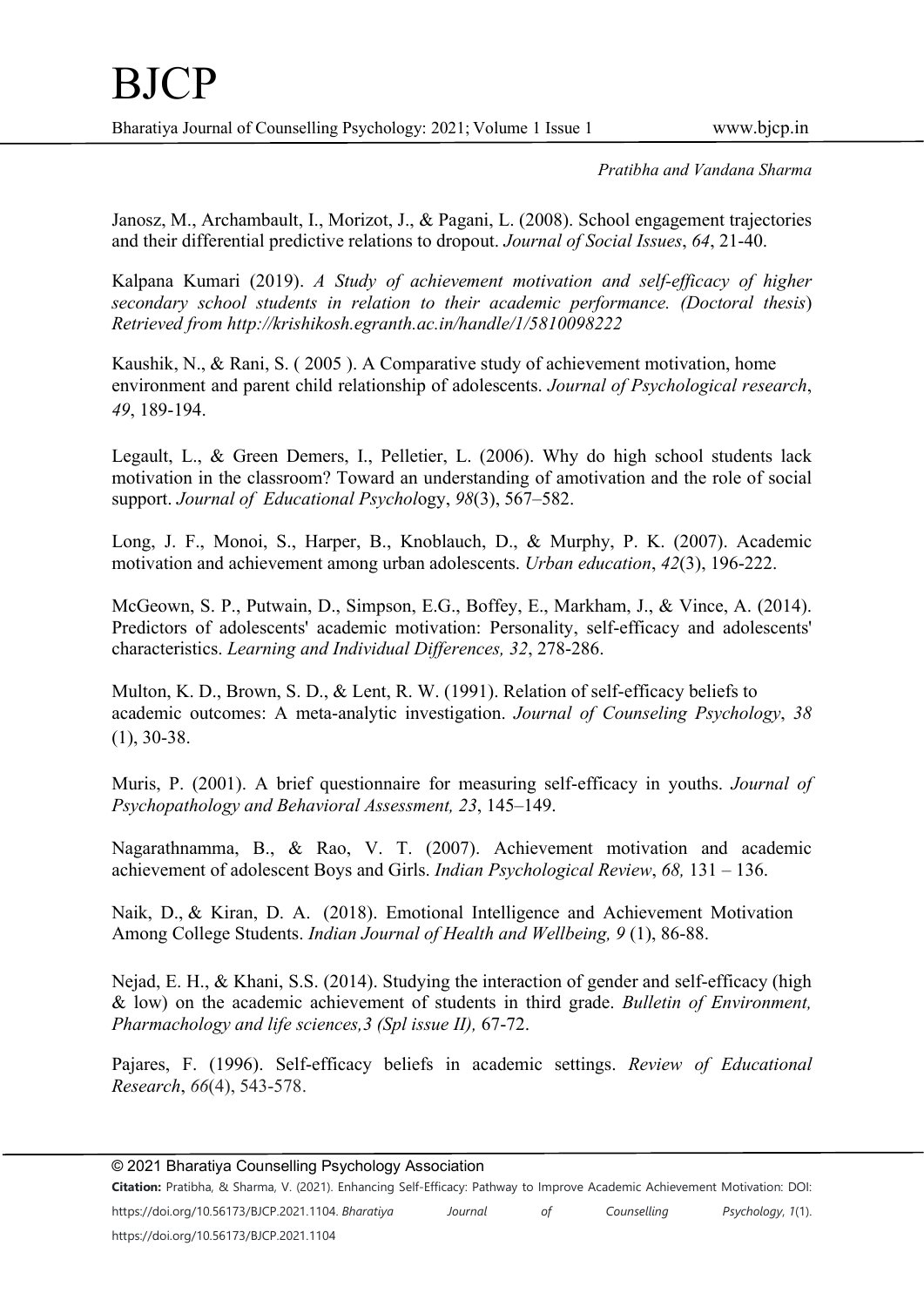Pajares, F., & Miller, M. D. (1994). Role of self-efficacy and self-concept beliefs in mathematical problem solving: A path analysis. Journal of Educational Psychology, 86(2), 193.

Perry, J.C., DeWine, D. B., Duffy, R. D., & Vance, K.S. (2007).The Academic self-efficacy of urban youth:A mixed-methods study of a school-to-work program. Journal of Career Development, 34(2),103-126.

Rusilo, C. T. M., & Arias, P.F.C. (2004). Gender differences in Academic motivation of secondary school students. Electronic Journal of Research in Educational psychology, 2 (1), 97-112.

Ryan, R. M., & Deci, E. L. (2000). Self-determination theory and the facilitation of intrinsic motivation, social development, and well-being. American Psychologist, 55, 68-78.

Şahin, H., & Çakar, E. (2011). Egitim fakultesi ogrencilerinin öğrenme stratejileri ve akademik güdülenme düzeylerinin academic başarıya etkisi. Journal of Turkish Educational Sciences, 9(3), 519-540.

Sharma, H.L., & Rani, R. (2014). Relationship of personal growth initiative with self-efficacy among university postgraduate students. Journal of Education and Practice, 4 (16), 125-135.

Shekhar, C., & Devi, R. (2012). Achievement motivation across gender and different academic majors. Journal of Educational and Developmental Psychology, 2(2), 105-109.

Snyder, T., & Hoffman, C. (2002). Academic amotivation and social support. Digest of Educational Statistics 2001581(NCES Publication No. 2002–130). Washington, DC: National Centre for Education Statistics.

Steinmayr, R., & Spinath, B. (2009). The importance of motivation as a predictor of school achievement. Learning and Individual Differences, 19, 80-90.

Stover, et al. (2012). Psychology Research and Behaviour Management. Dove Medical Press 5, 71–83.

Tenaw, Y. A. (2013). Relationship between self-efficacy, academic achievement and gender in analytical chemistry at Debre Markos college of teacher education. African Journal of Chemical Education, 3, 3–28.

Vallerand, R. J., Blais, M. R., Briere, N. M., & Pelletier, L. G. (1989). Construction and validation of the Academic Motivation Scale (AMS). Canadian Journal of Behavioural Science.21, 323–349.